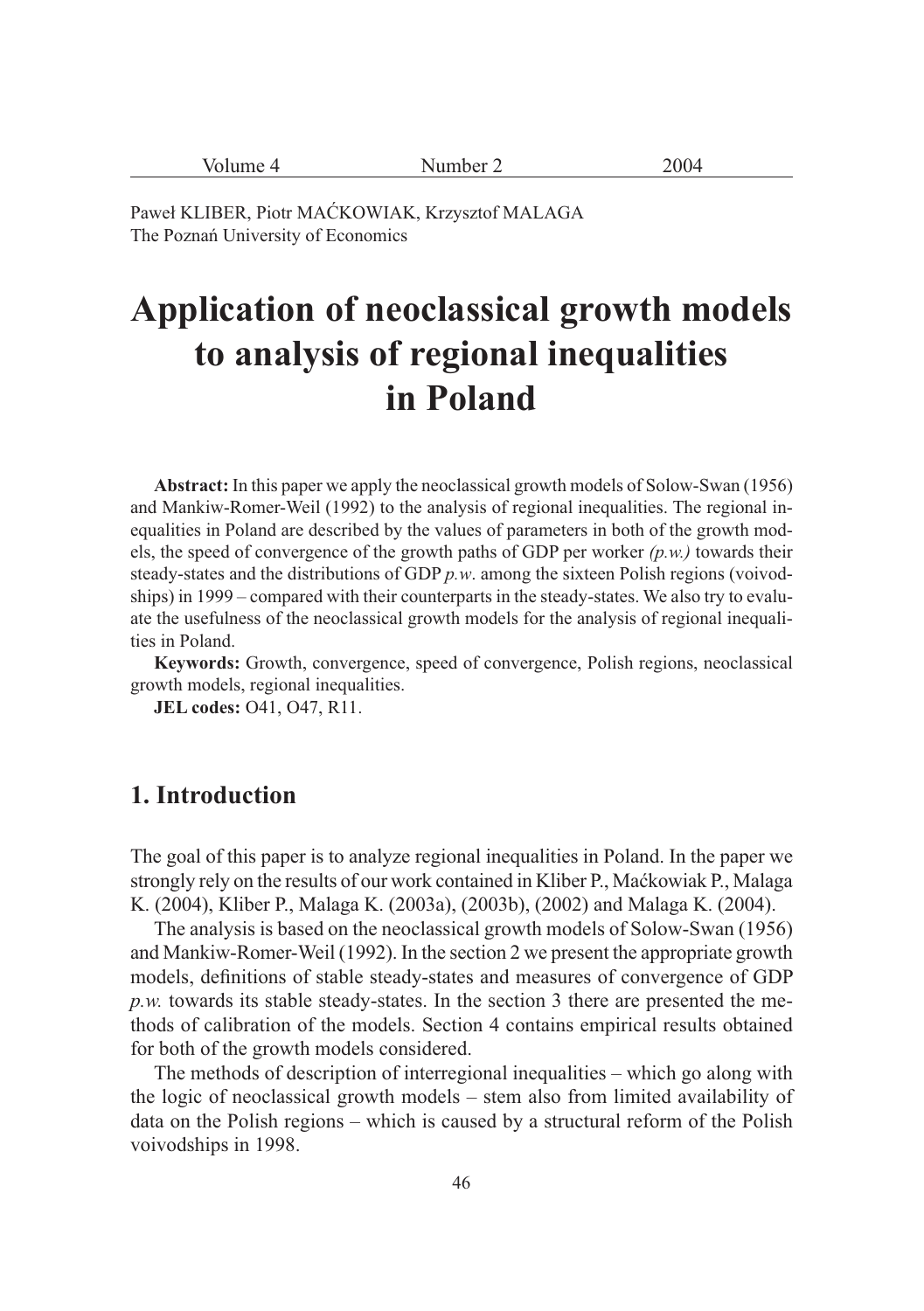The regional inequalities in Poland are described according to the following sequence: analysis of the diversity of parameters, comparative analysis of the real values of GDP per worker with the values in steady-states, evaluation of the speed of convergence and the periods of half-convergence towards the stable steady- -states in the Polish regions, analysis of distribution of the real values of GDP per worker and values in steady-states in the Polish regions in relation to GDP per worker in Poland.

At the end of the paper we conclude with consideration on the usefulness of neoclassical growth models to describe regional inequalities in Poland.

### **2. The neoclassical models of growth**

#### *2.1. The Solow-Swan model*

We consider economy of the region *i* where the equilibrium on the product market at the moment *t* is given by the equation:

$$
Y_i(t) = C_i(t) + I_{Ki}(t)
$$
 (1)

where:  $i=1,...,16$  stands for the number of regions (voivodships) of Poland,  $Y_i(t)$ – gross product of the region *i* at the moment *t*,  $C_i(t)$  – aggregate consumption in the region *i* at the moment *t*,  $I_{ki}$  (*t*) – investments in the physical capital in the region *i* at the moment *t*. We assume that aggregate consumption and savings in the region *i* at the moment *t* are proportional to the real income:

$$
C_i(t) = c_i Y_i(t), S_i(t) = s_{K_i} Y_i(t)
$$
\n(2)

where:  $S_i(t)$  – savings in the region *i* at the moment *t*,  $s_{K_i} \in [0,1]$  – saving ratio in the region *i*,  $c_i \in [0,1]$  – consumption ratio in the region *i*. It is assumed that savings and consumption ratios in each region are constant and  $s_k + c_i = 1$ . The savings are equal to the investments in physical capital in the region *i* at the moment *t:*

$$
S_i(t) = I_{Ki}(t). \tag{3}
$$

Net increase in the physical capital stock equals gross investment less depreciation. What is describes in the following equation:

$$
\frac{dK_i(t)}{dt} = I_{K_i}(t) - \rho K_i(t) \tag{4}
$$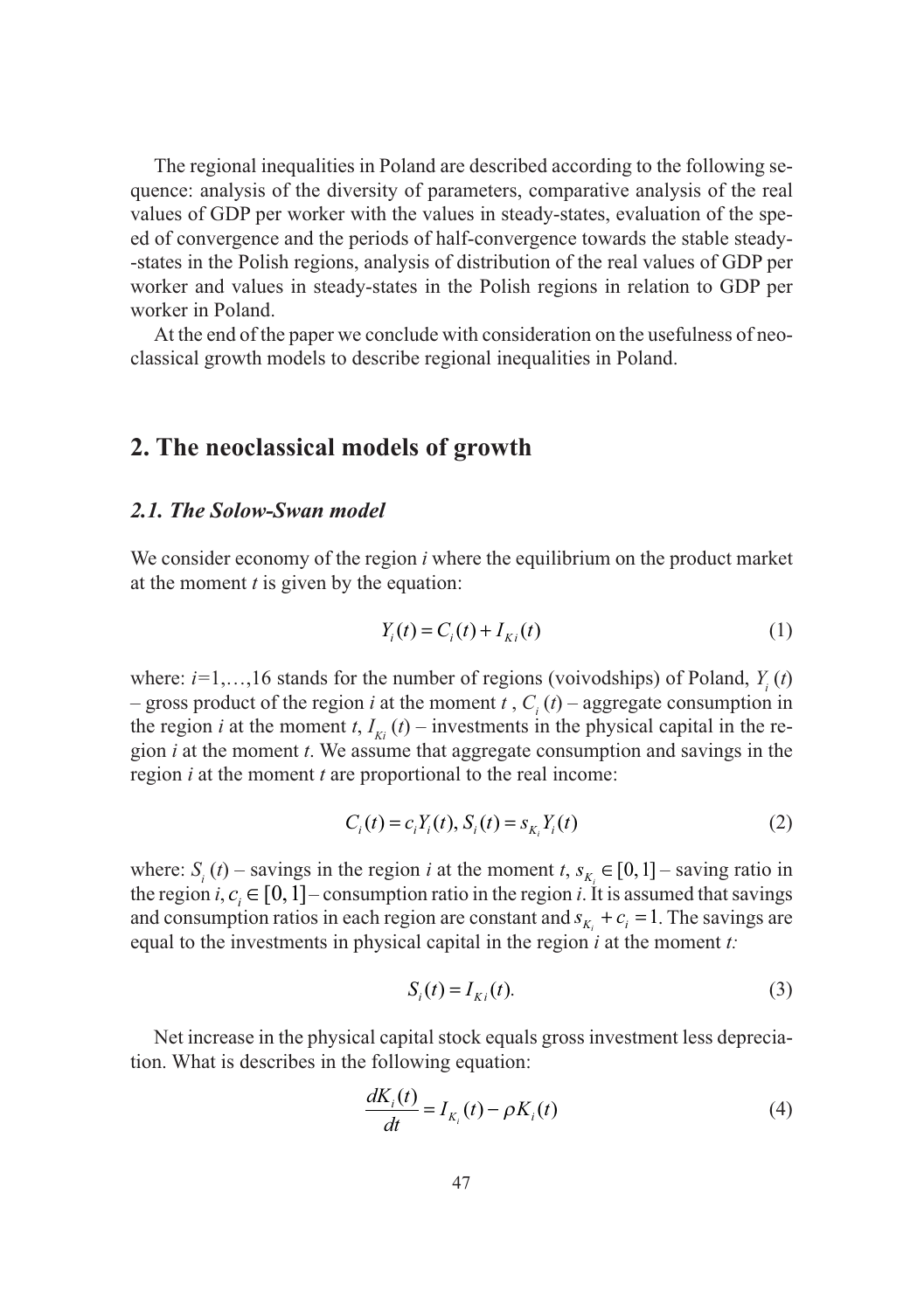where:  $\rho$  – the rate of depreciation of physical capital,  $K_i(t)$  – the stock of the physical capital in the region *i* at the moment *t*. Output in the region *i* at the moment *t* depends on two factors: physical capital and labor. Thus in each region we have the neoclassical production function $<sup>1</sup>$  of the form:</sup>

$$
Y_i(t) = F_i(K_i(t), N_i(t)) = A_i K_i^{\alpha_i}(t) N_i(t)^{1-\alpha_i}, \quad \alpha_i \in (0,1)
$$
 (5)

where:  $A_i$  – the total productivity factor in the region *i* at the moment *t*,  $N_i(t)$  – the number of workers in the region *i* at the moment *t*.

We assume that the number of workers  $N_i(t)$  grows at the constant rate:

$$
\frac{dN_i(t)}{dt}\frac{1}{N_i(t)} = \eta_i.
$$
\n(6)

From equations (1)-(6) it follows that:

$$
\frac{dK_i(t)}{dt} = s_{K_i} A_i K_i(t)^{\alpha_i} N_i(t)^{1-\alpha_i} - \rho K_i(t).
$$
\n(7)

Now we consider the model with all variables expressed *per worker (p.w.)*. The changes in physical capital *p.w*. are given by the formula:

$$
\frac{dk_i(t)}{dt} = s_{K_i} A_i k_i(t)^{\alpha_i} - (\eta_i + \rho) k_i(t)
$$
\n(8)

where:  $A_i k_i(t)^{\alpha_i} = y_i(t) - GDP p.w.$  in the region *i* at the moment *t*,  $k_i(t) = \frac{K_i(t)}{N_i(t)}$ *i*

– the stock of physical capital *p.w*. in the region *i* at the moment *t*.

The steady-state in the Solow-Swan model for each region is defined by the equation:

$$
\frac{dk_i(t)}{dt}\Bigg|_{k_i(t)=k_i} * = 0 \Leftrightarrow s_{k_i} A_i k_i(t)^{\alpha_i} = (\eta_i + \rho) k_i(t).
$$
\n(9)

The value of physical capital *p.w*. and GDP *p.w*. in the steady-state in the region *i* equals:

<sup>&</sup>lt;sup>1</sup> The neoclassical production function it is twice-differentiable, increasing, homogenous of degree one, concave and satisfies Inada conditions.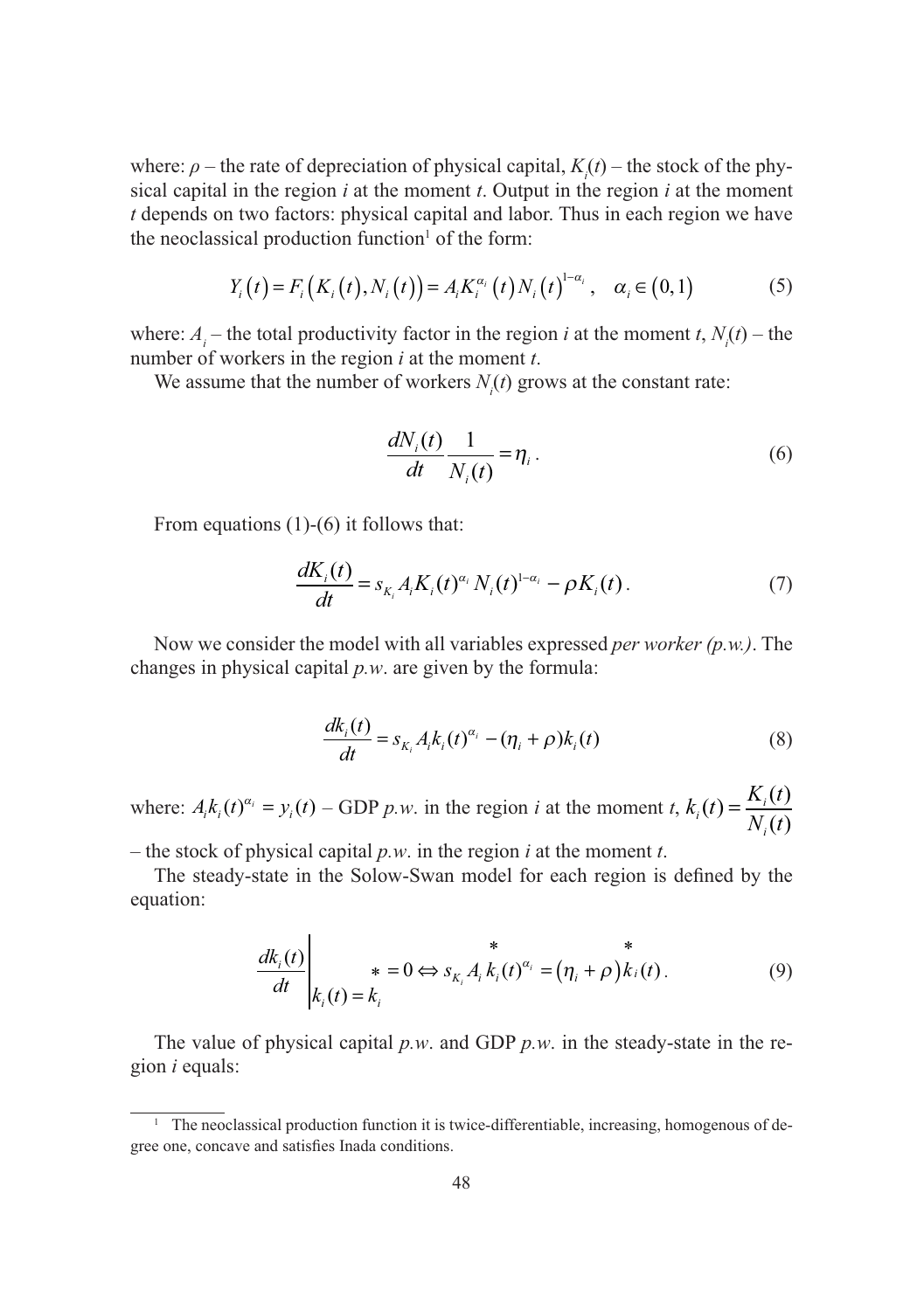$$
\stackrel{*}{k}_{i} = \left(\frac{A_{i}S_{K_{i}}}{n_{i} + \rho}\right)^{\frac{1}{1-\alpha_{i}}}, \quad \stackrel{*}{y}_{i} = \left(\frac{A_{i}S_{K_{i}}}{n_{i} + \rho}\right)^{\frac{\alpha_{i}}{1-\alpha_{i}}}.
$$
\n
$$
(10)
$$

The rate of physical capital *p.w.* is described by the equation:

$$
\gamma_{y_i(t)} = \frac{dy_i(t)}{dt} \frac{1}{y_i(t)} = \alpha_i \frac{dk_i(t)}{dt} \frac{1}{k_i(t)} = \alpha_i \gamma_{k_i(t)}
$$
(11)

where: 
$$
\gamma_{k_i(t)} = s_{K_i} A_i k_i(t)^{\alpha_i - 1} - (\eta_i + \rho).
$$

The log-linear approximation of the equation (11) around the steady-state yields the formula:

$$
\gamma_{y_i(t)} \equiv -\Big[ (1-\alpha_i)(\eta_i + \rho) \Big] \Bigg( \ln y_i(t) - \ln y_i \Bigg). \tag{12}
$$

Now we can define the measure of the speed of convergence of the growth paths of GDP *p.w.* in the region *i* towards its steady-state:

$$
\beta_i^{SOL} = -\frac{\gamma_{k_i(t)}}{\ln \frac{k_i(t)}{*}} = (1 - \alpha_i)(\eta_i + \rho).
$$
\n(13)

The parameter  $\beta_i^{SOL}$  says how fast the gap between the stable steady-state and the current level of GDP *p.w.* vanishes in one period. As we can see from equation (13), the speed of convergence increases with the real depreciation rate  $(\eta_i + \rho)$  and decreases with the elasticity of production with respect to physical capital.

Solving the differential equation (12) we can calculate the time of half-convergence for the region *i*:

$$
t_i^{SOL} = \frac{\ln 2}{\beta_i^{SOL}}\tag{14}
$$

it gives us the number of years in which the distance between the actual GDP *p.w.* in region  $i y_i(t)$  and GDP *p.w.* in the steady-state reduces by half<sup>2</sup>.

<sup>2</sup> See Barrro R. Sala-i-Martin X. (2003).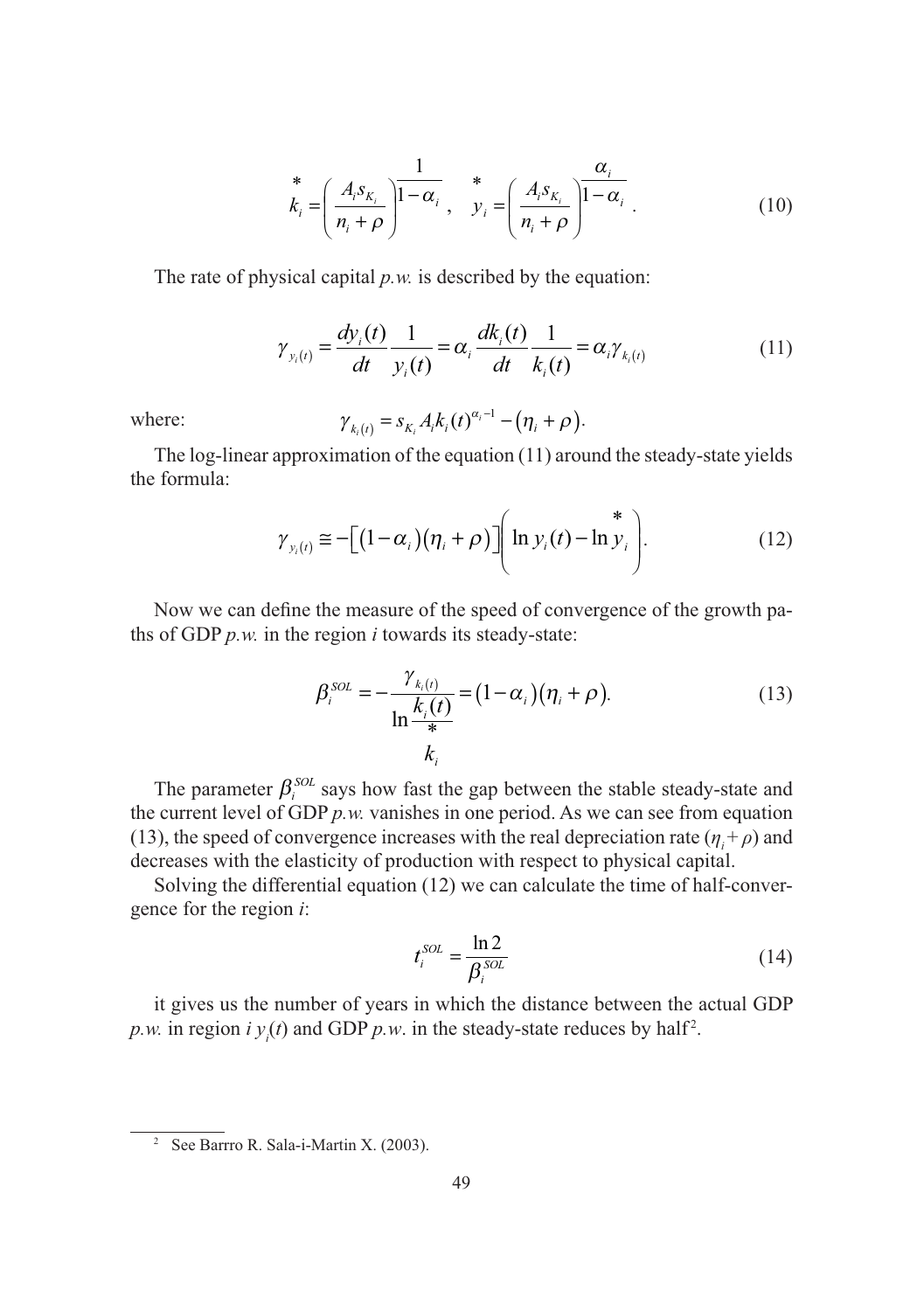#### *2.2. The Mankiw-Romer-Weil model*

We take the assumptions (1)–(2) and we assume that the savings in region *i* at the moment *t* equal the sum of investments in human and physical capital:

$$
S_i(t) = I_{Ki}(t) + I_{Hi}(t).
$$
 (15)

The dynamics of physical and human capital is given by the following system of differential equations:

$$
\frac{dK_i(t)}{dt} = I_{K_i}(t) - \rho K_i(t) = s_{K_i} Y_i(t) - \rho K_i(t)
$$
\n
$$
\frac{dH_i(t)}{dt} = I_{H_i}(t) - \rho H_i(t) = s_{H_i} Y_i(t) - \rho H_i(t)
$$
\n(16)

where:  $\rho$  – the rate of depreciation of physical capital or human capital,  $I_{K}$   $(t)$  – investments in physical capital in the region *i* at time *t*,  $I_{H_i}(t)$  – investments in human capital in the region *i* at time *t*,  $s_{K_i}$  – the investment rate in physical capital in region *i*,  $s_{H_i}$  – the investment rate in human capital in region *i* 

The production process is described by the neoclassical production function with Hicks-neutral technical progress:

$$
Y_i(t) = F_i(K_i(t), N_i(t)) = A_i K_i^{\alpha_i}(t) H_i(t)^{\beta_i} N_i(t)^{1-\alpha_i-\beta_i}
$$
(17)

where:  $A_i$  – the total productivity factor in the region *i*,  $N_i(t)$  – the number of workers in the region *i* at the moment *t*,  $K_i(t)$  – the stock of the physical capital in the region *i* at the moment *t*,  $H_i(t)$  – the stock of the human capital in the region *i* at the moment *t*.

We assume that the number of workers in the region *i,* grows at the constant rate:

$$
\frac{dN_i(t)}{dt} \frac{1}{N_i(t)} = \eta_i.
$$
\n(18)

From equations (16)–(18) we can construct the following equations of physical and human capital dynamics:

$$
\frac{dK_i(t)}{dt} = s_{K_i} A_i K_i(t)^{\alpha_i} H_i(t)^{\beta_i} N_i(t)^{1-\alpha_i-\beta_i} - \rho K_i(t) \n\frac{dH_i(t)}{dt} = s_{H_i} A_i K_i(t)^{\alpha_i} H_i(t)^{\beta_i} N_i(t)^{1-\alpha_i-\beta_i} - \rho H_i(t).
$$
\n(19)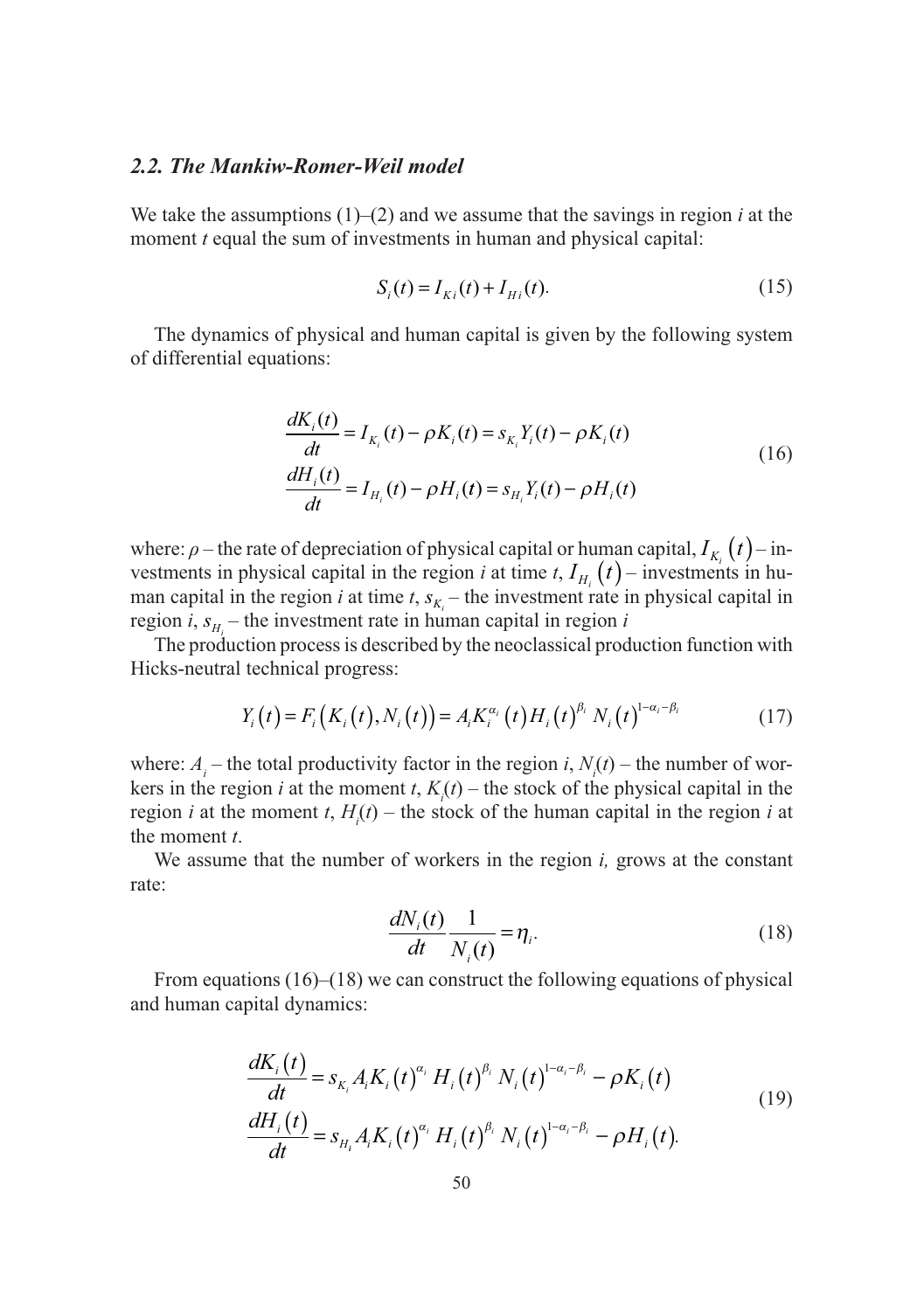The accumulation of human capital *p.w*. and physical capital *p.w*. can be described by the following system of differential equations:

$$
\frac{dk_i(t)}{dt} = s_{K_i} A_i k_i(t)^{\alpha_i} h_i(t)^{\beta_i} - (\eta_i + \rho) k_i(t),
$$
\n
$$
\frac{dh_i(t)}{dt} = s_{H_i} A_i k_i(t)^{\alpha_i} h_i(t)^{\beta_i} - (\eta_i + \rho) h_i(t)
$$
\n(20)

where:  $y_i(t) = f_i(k_i(t), h_i(t)) = A_i k_i(t)^{\alpha_i} h_i(t)^{\beta_i} - GDP p w$ . at the moment *t* in the region *i*,  $k_i(t) = \frac{K}{N}$  $\frac{N_i}{N_i}(t) = \frac{N_i}{N_i}$ *i*  $t(t) = \frac{K_i(t)}{N_i(t)}$  – the physical capital *p.w.* in the region *i* at the moment *t*,  $h_i(t) = \frac{H}{2}$  $P_i(t) = \frac{H_i}{N_i}$ *i*  $t(t) = \frac{H_i(t)}{N_i(t)}$  – the human capital *p.w.* in the region *i* at the moment *t.* 

The value of GDP p.w. in steady-state for region *i* are given by the following equations:

$$
\stackrel{*}{\mathcal{Y}}_{i} = \left(\frac{A_{i} S_{K_{i}}^{\alpha_{i}} S_{H_{i}}^{\beta_{i}}}{n_{i} + \rho}\right) \stackrel{1}{1 - \alpha_{i} - \beta_{i}}.
$$
\n(21)

The rate of growth of GDP p.w. in the Mankiw-Romer-Weil model with a neoclassical production function in an "intensive form":  $f_i(k_i(t)) = A_i k_i(t)^{\alpha_i} h_i(t)^{\beta}$  is given by the equation:

$$
\gamma_{y_i(t)} = \frac{dy_i(t)}{dt} \frac{1}{y_i(t)} = \alpha_i \frac{dk_i(t)}{dt} \frac{1}{k_i(t)} + \beta_i \frac{dh_i(t)}{dt} \frac{1}{h_i(t)}.
$$
(22)

If we make log-linear approximation of this growth rate in the neighborhood of the steady-state we obtain the equation:

$$
\gamma_{y_i(t)} \approx -\Big[ \big(1-\alpha_i-\beta_i\big)\big(\eta_i+\rho\big)\Big] \Bigg( \ln y_i\big(t\big)-\ln y_i\Bigg). \hspace{1cm} (23)
$$

Based on this equation, we define the measure of the speed of convergence of the growth paths of GDP *p.w.* towards the steady-state in the region *i*:

$$
\beta_i^{MRW} = (1 - \alpha_i - \beta_i)(\eta_i + \rho). \tag{24}
$$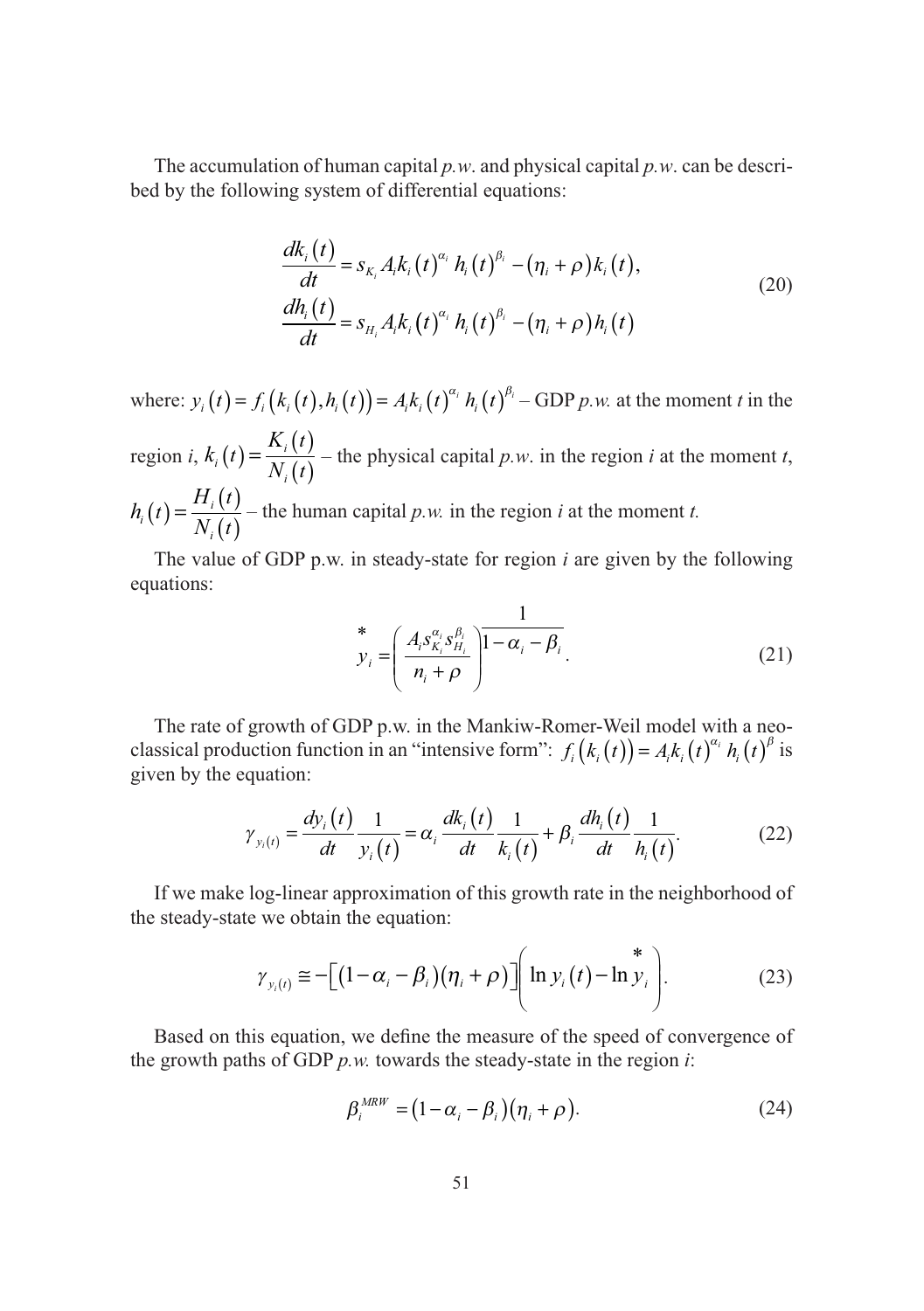The speed of convergence of the growth paths of GDP *p.w.* in the region *i* towards the steady-state increases with the depreciation rate of human and physical capital and decreases with the elasticity of GDP *p.w*. with respect to human and physical capital. This coefficient describes what part of the gap between the actual GDP  $p.w$  and GDP  $p.w$  in the steady-state vanishes in the unit of time. Solving the differential equation (23), one can derive the following equation describing the period of half-convergence in the region *i*:

$$
t_i^{MRW} = \frac{\ln 2}{\beta_i^{MRW}}.\tag{25}
$$

This value characterizes the number of years in which the gap between the actual GDP p.w. in region  $i \left( y_i(t) \right)$  and GDP p.w. in the steady-state ( $y_i$ \* ) reduces by half.

# **3. The methods of calibration of the models**

#### *3.1.*

The elasticities of GDP with respect to the physical capital in the Solow-Swan model were computed from the necessity conditions of maximizing the profit by producers:

$$
\Pi_{i}\big(K_{i}(t),L_{i}(t)\big) = \Big\{A_{i}K_{i}^{\alpha_{i}}(t)L_{i}^{1-\alpha_{i}}(t) - r_{i}K_{i}(t) - w_{i}L_{i}(t)\Big\} \to \max, \tag{26}
$$
\n
$$
K_{i}(t), L_{i}(t) \ge 0
$$

thus: 
$$
(1 - \alpha_i) = \frac{w_i}{A_i K_i^{\alpha_i}(t) L_i^{-\alpha_i}(t)} = \frac{w_i L_i(t)}{A_i K_i^{\alpha_i}(t) L_i^{1 - \alpha_i}(t)} = \frac{w_i L_i(t)}{Y_i(t)}
$$
(27)

$$
\alpha_i = 1 - \frac{w_i L_i(t)}{Y_i(t)}
$$
\n(28)

where:  $w_i$  stands for average yearly wages in the region *i*.

#### *3.2.*

It was assumed in the Mankiw-Romer-Weil model that elasticity of human capital is equal to the elasticity of labor. The elasticities of physical capital were calculated as in the Solow-Swan model, while the elasticities of human capital were calculated according to formula: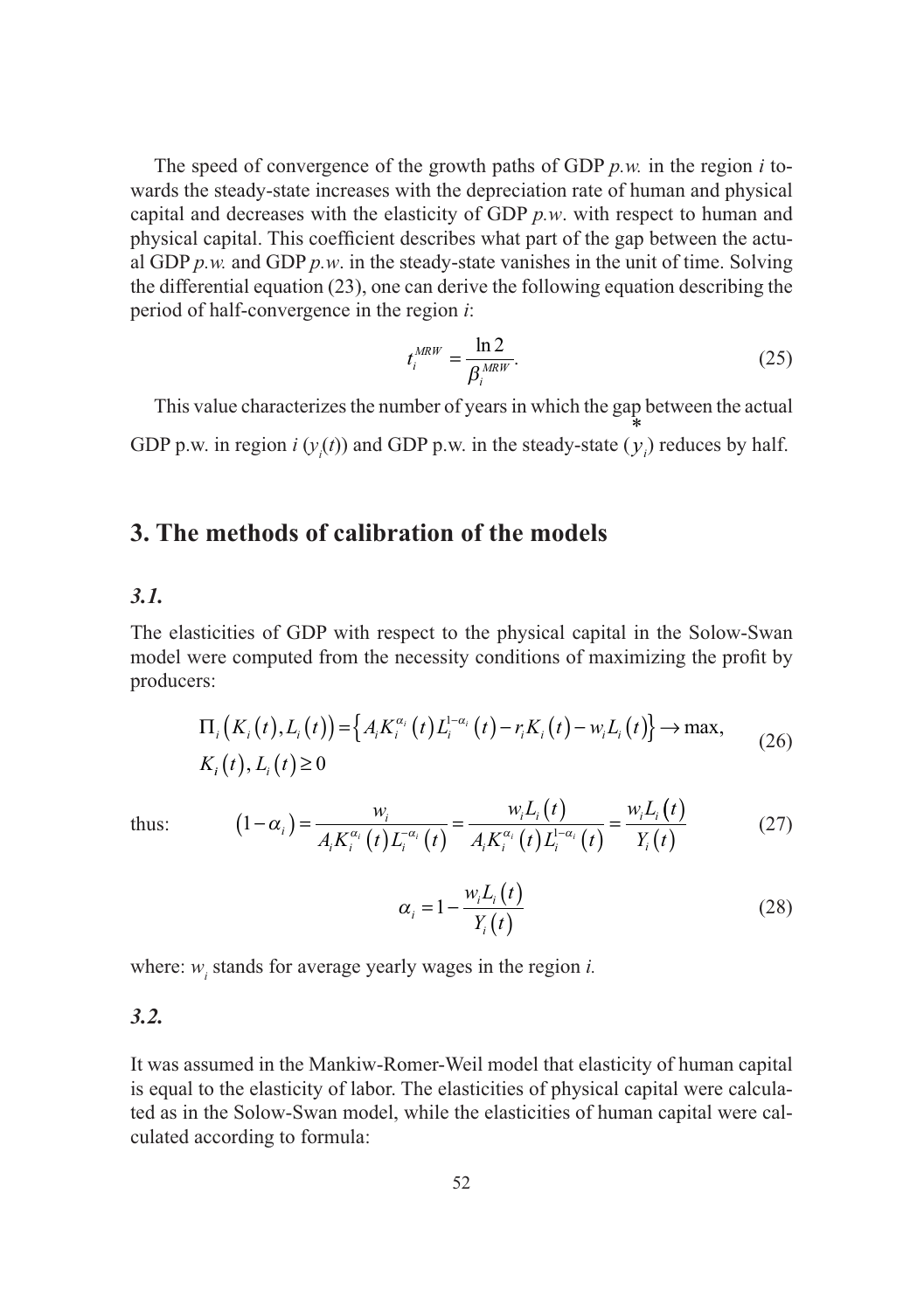$$
\beta_i = \frac{1}{2} \frac{w_i L_i(t)}{Y_i(t)}.
$$
\n(29)

*3.3.*

The values of total productivity factor  $A_i$  in the Cobb-Douglas production function were calculated to fit the initial GDP (given initial capital). Thus we have used the following equation:

$$
A_i = \frac{y_i(0)}{k_i^{\alpha_i}(0)}\tag{30}
$$

in the Solow-Swan model.

In the Mankiw-Romer-Weil model we have used equation:

$$
A_{i} = \frac{y_{i}(0)}{k_{i}^{\alpha_{i}}(0)h_{i}^{\beta_{i}}(0)}.
$$
 (31)

#### *3.4.*

To get "true" trajectories of GDP *p.w*. for the Solow-Swan and Mankiw-Romer-Weil models we solved numerically differential equations (8) and (20) under initial year 1999 using Runge-Kutta method<sup>3</sup> implemented as an MATLAB function. Then we substituted computed capital trajectories as arguments into production functions and found the number of years (periods) needed to shrink the distance between initial GDP and steady state levels by factor 2, 4, … and so on. To find GDP trajectories and the corresponding half-convergence lengths (half-periods) in the linearized versions we proceeded analogously.

# **4. Empirical analysis in the neoclassical growth models for Polish regions**

#### *4.1. Parameters and results for the Solow-Swan model*

In Table 1 there are parameters for the Solow-Swan model<sup>4</sup>. The most important for the value of GDP in steady-states are the parameters describing the elasticity

<sup>3</sup> See Burden R., Faires J., (1998),

<sup>4</sup> Abbreviations: POL – Poland, DOL – Dolnośląskie, KUJ – Kujawsko-Pomorskie, LUL – Lubelskie, LUS – Lubuskie, LOD – Łódzkie, MAL – Małopolskie, MAZ – Mazowieckie, OPL – Opolskie, PKR

<sup>–</sup> Podkarpackie, PDL – Podlaskie, POM – Pomorskie, SLA – Śląskie, SWI – Świętokrzyskie, WRM

<sup>–</sup> Warmińsko-Mazurskie, WIE – Wielkopolskie, ZAC – Zachodniopomorskie.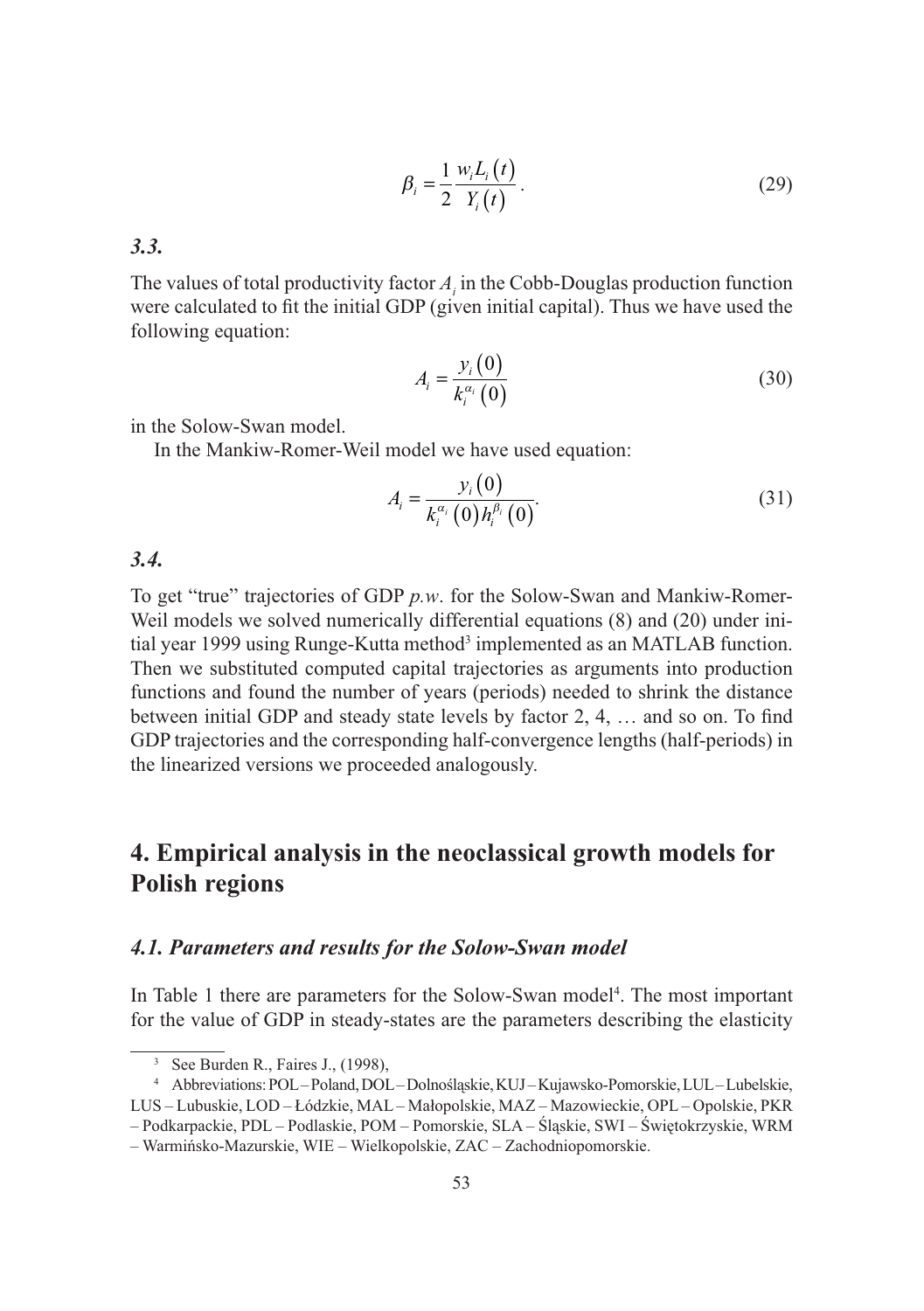of production with respect to physical capital. As we can see the value of this parameter varies significantly among regions. The lowest values are in LUL (0.3167), PKR (0.3504) and in SWI (0.3551). The highest values are in ZAC (0.6039), LUS (0.5966) and DOL (0.5956). In the other regions the values of this parameter lie in the range from about 0,4 to about 0,55.

Parameter  $A_i$  of the production function is also known as total productivity factor. The greatest value of this parameter is in LUL (789.7) and SWI (559.3), the lowest in ZAC (44.2) and LUS (48.6). In general in the regions where the value of  $\alpha$ <sub>i</sub> is lower, the total productivity factor is higher.

Parameter  $s_{K_i}$  describes investment in the physical capital rate. It is the relation of total investment in physical capital in the region *i* to the GDP of the region *i*. As we can see, the investment rate was the greatest in MAZ (0.2874). The lowest values of this parameter were in WRM (0.1413), KUJ (0.1586) and in PDL (0.1645). In the Table 1 we marked out all the cases in which the investment rate was above the average. As one can see such a situation happened only in two regions: DOL and MAZ.

| Parameters        | POL    | <b>DOL</b> | <b>KUJ</b> | LUL        | LUS        | <b>LOD</b> | <b>MAL</b> | <b>MAZ</b> | <b>OPL</b> |
|-------------------|--------|------------|------------|------------|------------|------------|------------|------------|------------|
| $A_i$             | 90.5   | 51.9       | 79.2       | 789.7      | 48.6       | 133.6      | 194.0      | 144.0      | 72.2       |
| $\alpha_{i}$      | 0.5382 | 0.5956     | 0.5545     | 0.3167     | 0.5966     | 0.4992     | 0.4655     | 0.5079     | 0.5454     |
| $\eta_i + \rho^5$ | 0.0498 | 0.0484     | 0.0502     | 0.0483     | 0.0507     | 0.0453     | 0.0535     | 0.0507     | 0.0473     |
| $S_{K_i}$         | 0.2048 | 0.2215     | 0.1586     | 0.1602     | 0.2016     | 0.1731     | 0.1859     | 0.2874     | 0.1985     |
| Parameters        | POL    | <b>PKR</b> | PDL        | <b>POM</b> | <b>SLA</b> | <b>SWI</b> | <b>WRM</b> | WIE        | ZAC        |
| $A_i$             | 90.5   | 585.6      | 340.7      | 67.4       | 78.8       | 559.3      | 86.6       | 80.8       | 44.2       |
| $\alpha_i$        | 0.5382 | 0.3504     | 0.3999     | 0.5651     | 0.5600     | 0.3551     | 0.5340     | 0.5541     | 0.6039     |
| $\eta_i + \rho$   | 0.0498 | 0.0520     | 0.0489     | 0.0537     | 0.0457     | 0.0484     | 0.0521     | 0.0519     | 0.0508     |
| $S_{K_i}$         | 0.2048 | 0.1710     | 0.1645     | 0.1959     | 0.1892     | 0.1773     | 0.1413     | 0.2002     | 0.1629     |

**Table 1. The values of parameters in the Solow-Swan model**

 $A_i$  – total productivity factor,  $\alpha_i$  – elasticity of production with respect to physical capital, *n<sub>i</sub>* + *ρ* – real depreciation rate,  $S_{K_i}$  – investment in physical capital rate.

Table 2 contains the actual values of GDP  $p.w. y_i^f$  and the values of these va- $\sim$  *SOL* 

riables in the steady-states of Solow-Swan model  $y_i$ . The GDP  $p.w$ . in the steady-states is the highest in DOL (163 296) and MAZ (145 786). The lowest values of GDP *p.w*. in the steady-states are in LUL (30 329), PKR (34 617) and PDL (37 263). The reason is that in these regions the investment rates and elasticities of production with respect to physical capital are low.

<sup>&</sup>lt;sup>5</sup> We take  $\rho = 0.05$  as the ratio of depreciation of physical (or human) capital.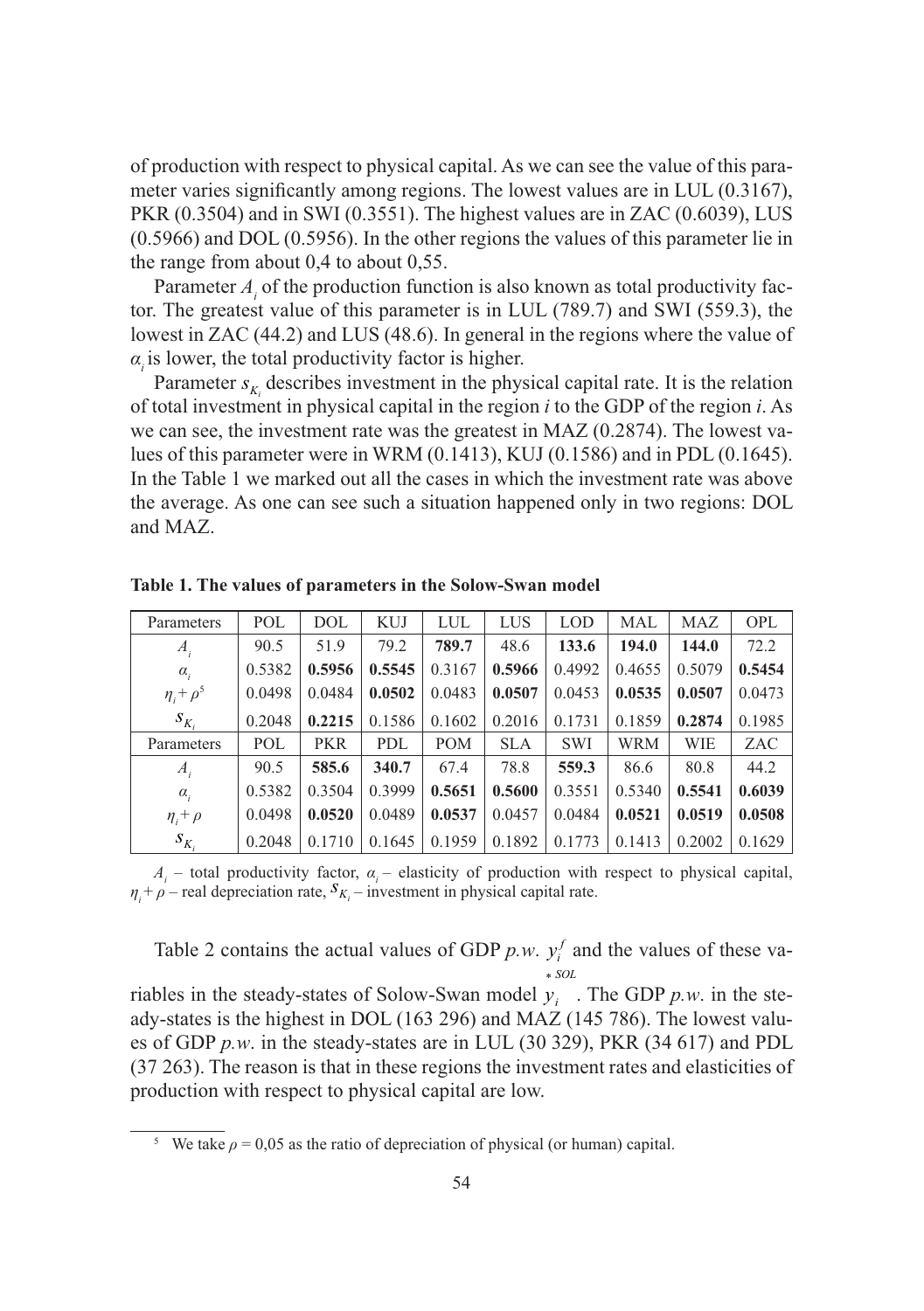In the Table 2 we have marked out the cases in which the values of GDP *p.w.* are higher than the average for Poland. As one can see in the steady-state the richest regions will remain rich. In seven regions (DOL, LUS, MAZ, POM, SLA, WIE, ZAC) the GDP *p.w.* is higher than the average. In the steady-state in five of them (DOL, LUS, MAZ, SLA, WIE) the GDP *p.w.* will be higher than the average value for Poland.

**Table 2. The actual values and steady-state values of GDP** *p.w.* **in the Solow-Swan model (in PLN 1999)**

| Variables        | POL    | DOL        | <b>KUJ</b> | LUL     | LUS                   | <b>LOD</b> | MAL     | MAZ      | <b>OPL</b> |
|------------------|--------|------------|------------|---------|-----------------------|------------|---------|----------|------------|
| $y_i^f$          | 43 159 | 49 772     | 42 0 84    | 27 3 26 | 45 608                | 38 340     | 35 9 84 | 55 938   | 40 646     |
| $* SOL$          |        |            |            |         |                       |            |         |          |            |
| ${\mathcal V}_i$ | 89 675 | 163 296    | 76 489     | 30 329  | 116 849               | 66 943     | 56 478  | 145, 786 | 68428      |
| Variables        | POL    | <b>PKR</b> | PDL        | POM     | <b>SLA</b>            | <b>SWI</b> | WRM     | WIE      | ZAC        |
| $y_i^f$          | 43 159 | 27 908     | 30 606     | 49 638  | 51 376                | 29 760     | 40 180  | 43 973   | 50 680     |
| $*$ SOL          |        |            |            |         |                       |            |         |          |            |
| $y_i$            | 89 675 | 34 617     | 37 263     |         | 86 050 124 476 37 219 |            | 45 117  | 101344   | 84 425     |
|                  |        | $\ast$ SOL |            |         |                       |            |         |          |            |

 $y_i^f$  – actual GDP *p.w.*,  $y_i$  – GDP *p.w.* in steady-state in the Solow-Swan model.

To see how much different parameters influence the values of GDP p.w. in steady-states, we have computed the parameters elasticities of GDP *p.w.* in steady- -states. The results are given in Table 3.

As we can see, the greatest influence on GDP *p.w*. in steady-state has the parameter  $\alpha_i$  – the elasticity of production with respect to physical capital. The elasticity of this parameter is several times greater than the elasticities of other parameters. For example, if the value of  $\alpha$  in the region ZAC increases by 1% then, according to the Table 3, the GDP *p.w*. in steady-state increases by about 19%. The changes of total productivity factor, depreciation rate and investment rate cause much smaller changes in steady-state values. For example, the growth of total productivity factor by 1% in ZAC changes the value of GDP *p.w*. in the steady-state only by 2.52%.

Table 4 contains the relations of capital (GDP) p.w. in the regions to the capital (GDP) p.w. in Poland. There are actual relations and the relations in the steady-states. As we can see, the relations in the steady-states for some regions change significantly. The regions that will lose their positions while converging to steady-states are: KUJ, LUL, LOD, MAL, OPL, PKR, POD, POM, SWI, WRM and ZAC. The other regions will improve their position as regards steady-states relations of GDP *p.w*. in these regions to the average GDP *p.w*. in Poland. The great winner is region DOL. The relation of GDP *p.w*. in this region to the GDP *p.w.* in Poland is 1.153,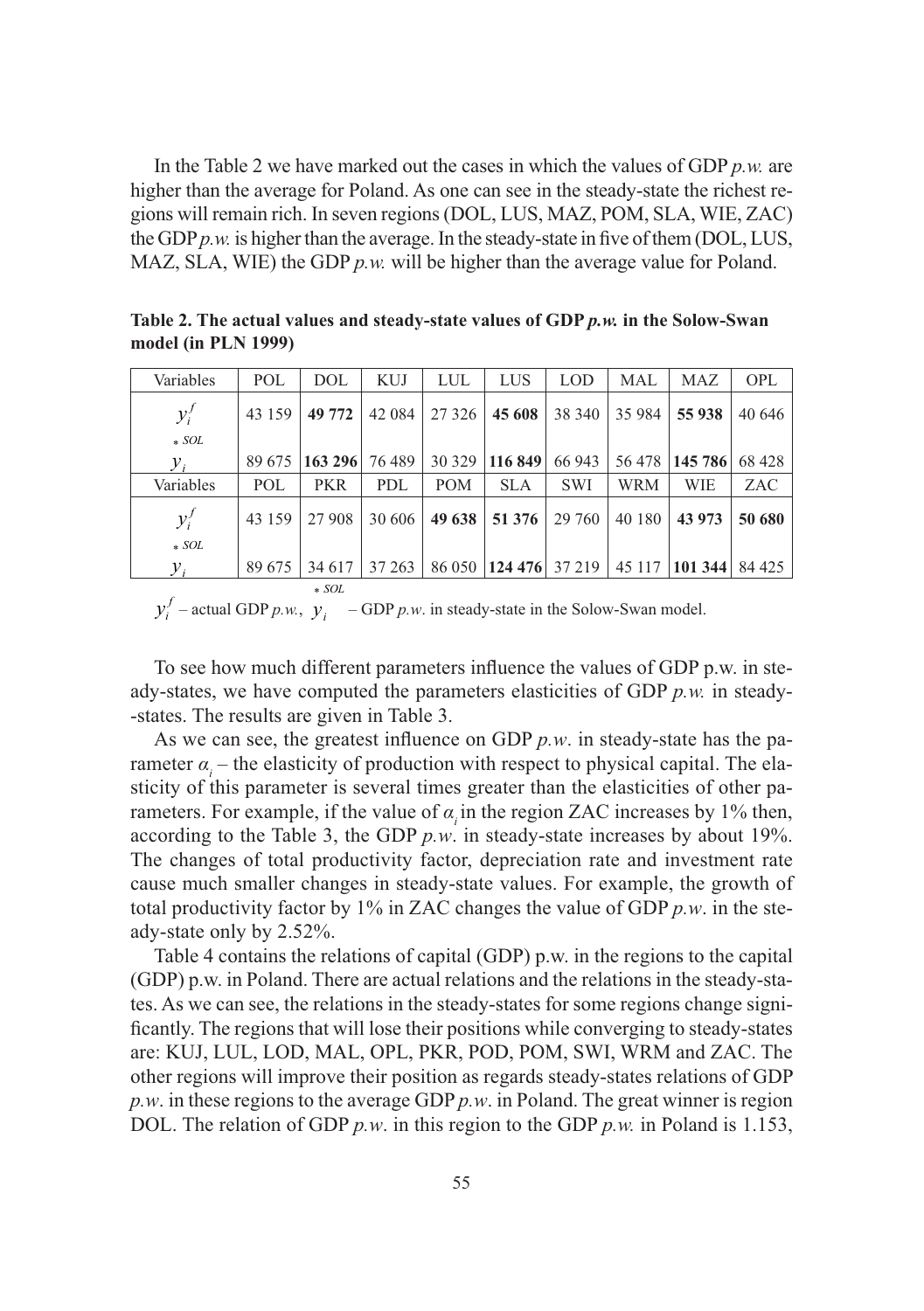| Elasticities            | POL      | <b>DOL</b> | <b>KUJ</b> | LUL        | LUS        | <b>LOD</b> | MAL        | MAZ        | OPL      |
|-------------------------|----------|------------|------------|------------|------------|------------|------------|------------|----------|
| $e_{A_i}^{y_i}$         | 2,165    | 2,473      | 2,245      | 1,464      | 2,479      | 1,997      | 1,871      | 2,032      | 2,200    |
| $e_{\alpha_i}^{y_i}$    | 14,939   | 19,917     | 15,427     | 5,340      | 19,297     | 12,414     | 10,615     | 14,061     | 15,076   |
| $e_{\eta_i+\rho}^{y_i}$ | $-1,165$ | $-1,473$   | $-1,245$   | $-0,464$   | $-1,479$   | $-0.997$   | $-0,871$   | $-1,032$   | $-1,200$ |
| $e_{s_{K_i}}^{y_i}$     | 1,165    | 1,473      | 1,245      | 0,464      | 1,479      | 0,997      | 0,871      | 1,032      | 1,200    |
| Elasticities            | POL      | <b>PKR</b> | PDL        | <b>POM</b> | <b>SLA</b> | SWI        | <b>WRM</b> | <b>WIE</b> | ZAC      |
| $e_{A_i}^{y_i}$         | 2,165    | 1,539      | 1,666      | 2,299      | 2,273      | 1,551      | 2,146      | 2,243      | 2,525    |
| $e_{\alpha_i}^{y_i}$    | 14,939   | 6,280      | 7,824      | 16,443     | 16,738     | 6,509      | 13,425     | 16,001     | 19,072   |
| $e_{\eta_i+\rho}^{y_i}$ | $-1,165$ | $-0.539$   | $-0,666$   | $-1,299$   | $-1,273$   | $-0.551$   | $-1,146$   | $-1,243$   | $-1,525$ |
| $e_{s_{K_i}}^{y_i}$     | 1,165    | 0,539      | 0,666      | 1,299      | 1,273      | 0,551      | 1,146      | 1,243      | 1,525    |

**Table 3. Elasticities of GDP p.w. in the steady-states with respect to parameters**

 $e^{\mathcal{Y}}_A$ <sup>*i*</sup><sub>*i*</sub> – elasticity of GDP *p.w.* in the steady-state with respect to parameter A<sub>i</sub> (total productivity factor),  $e_{\alpha_i}^{y_i}$  – elasticity of GDP *p.w.* in the steady-state with respect to parameter (elasticity of production with respect to physical capital),  $e_{\eta_i+\rho}^{y_i}$ <sup>\*</sup> $\int_{h_*^+\rho}^{h_i^+}$  – elasticity of GDP *p.w.* in the steady-state with respect to parameter (real depreciation rate),  $e_s^y$ *Ki*  $\hat{I}$  – elasticity of GDP *p.w.* in the steady-state with respect to parameter (investment rate).

while in the steady-state this relation will be 1.821, that is the GDP *p.w*. in this region will be almost twice as big as the average GDP *p.w*. in Poland.

As one can see (in Table 5) the values of beta-coefficients in the Polish regions are very similar. In almost each region the value of this parameter lies within the range from about 2% to about 3.4%. The highest values of beta-coefficient are in PKR (3.38%), LUL (3.30%), SWI (3.12%) and PDL (2.93%). In these regions the convergence toward the steady-states is most rapid. As one can notice these are the regions in which the GDP *p.w*. in steady-state is relatively low. On the other hand, the beta-coefficients are low in DOL  $(1.96\%)$ , SLA  $(2.01\%)$  and ZAC  $(2.01\%)$  – in the regions where the level of GDP *p.w*. in the steady-states is relatively high.

The value  $t_i^{SOL}$  is the time of half-convergence. It is the number of years in which the gap between the current value of GDP p.w. and the value in the steady-state reduces by half. Of course this period is shorter in the regions where the value of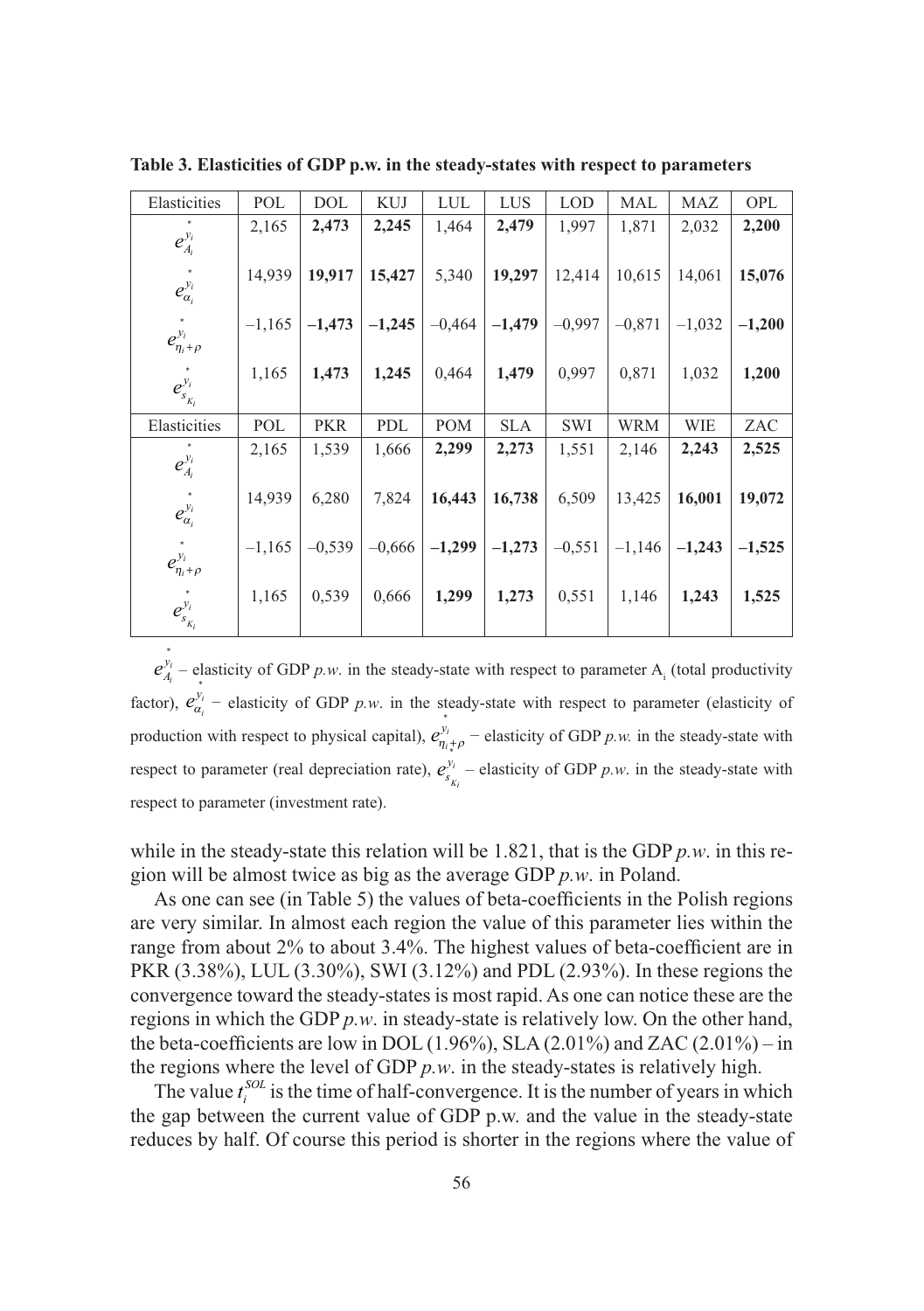**Table 4. Relations of the GDP** *p.w***. in regions to GDP** *p.w***. in Poland: the actual values and the values in the steady-states**

| Relations                                                                                                        | <b>DOL</b> | <b>KUJ</b> | <b>LUL</b> | <b>LUS</b> | <b>LOD</b> | <b>MAL</b> | MAZ   | <b>OPL</b> |
|------------------------------------------------------------------------------------------------------------------|------------|------------|------------|------------|------------|------------|-------|------------|
| $y_i^f/y^f$                                                                                                      | 1.153      | 0.975      | 0.633      | 1.057      | 0.888      | 0.834      | 1.296 | 0.942      |
| $\begin{array}{c}\n * \text{ } SOL \\ y_i\n \end{array}\n \begin{array}{c}\n * \text{ }SQL \\ y_i\n \end{array}$ | 1.821      | 0.853      | 0.338      | 1.303      | 0.747      | 0.630      | 1.626 | 0.763      |
|                                                                                                                  |            |            |            |            |            |            |       |            |
| Relations                                                                                                        | <b>PKR</b> | <b>PDL</b> | <b>POM</b> | <b>SLA</b> | <b>SWI</b> | <b>WRM</b> | WIE   | ZAC        |
| $y_i^f/y^f$                                                                                                      | 0.647      | 0.709      | 1.150      | 1.190      | 0.690      | 0.931      | 1.019 | 1.174      |
| $\ast$ SOL $\big/$ $\ast$ SOL                                                                                    | 0.386      | 0.416      | 0.960      | 1.388      | 0.415      | 0.503      | 1.130 | 0.941      |
| $y_i$                                                                                                            |            |            |            |            |            |            |       |            |

 $y_i^f / y^f$  – relation of actual GDP *p.w.* in the region *i* to the actual GDP *p.w.* in Poland, *SOL SOL* \* \*

 $y_i$  /  $y_i$  – relation of GDP *p.w.* in the steady-state in the region *i* to GDP *p.w.* in the steadystate in Poland.

**Table 5. The beta-coefficients (speed of convergence) and the times of half-convergence**

| Coefficients             | POL    | DOL        | <b>KUJ</b> | LUL        | LUS        | <b>LOD</b> | MAL        | MAZ    | <b>OPL</b> |
|--------------------------|--------|------------|------------|------------|------------|------------|------------|--------|------------|
| $\beta_i^{\textit{SOL}}$ | 0.0230 | 0.0196     | 0.0224     | 0,0330     | 0,0205     | 0.0227     | 0,0286     | 0.0249 | 0,0215     |
| $t_i^{SOL}$              | 30,2   | 35,4       | 31,0       | 21,0       | 33,9       | 30,6       | 24,3       | 27,8   | 32,2       |
| Coefficients             | POL    | <b>PKR</b> | PDL        | <b>POM</b> | <b>SLA</b> | <b>SWI</b> | <b>WRM</b> | WIE    | ZAC        |
| $\beta$ <sup>SOL</sup>   | 0,0230 | 0,0338     | 0,0293     | 0,0234     | 0,0201     | 0,0312     | 0,0243     | 0,0231 | 0,0201     |
| $t_i^{\textit{SOL}}$     | 30,2   | 20,5       | 23,6       | 29,7       | 34,5       | 22,2       | 28,5       | 29,9   | 34,5       |

 $\beta_i^{SOL}$  – beta-coefficient in the Solow-Swan model,  $t_i^{SOL}$  – the time of half-convergence in the Solow-Swan model.

beta-coefficient is higher. In all Polish regions the time of half-convergence is about 20–30 years.

An important question in the convergence literature is how fast is the convergence of growth paths to their steady-states. The speed of convergence is usually measured with the help of beta parameters and half-convergence times (see the previous Table). But the values of these halftimes are computed on the basis of a linearized around steady-state version of equation (10). We wanted to see if the "true" half-times i.e. those which were computed on the basis of equation (10) are close to the theoretical ones originating from beta-values (see equation 15).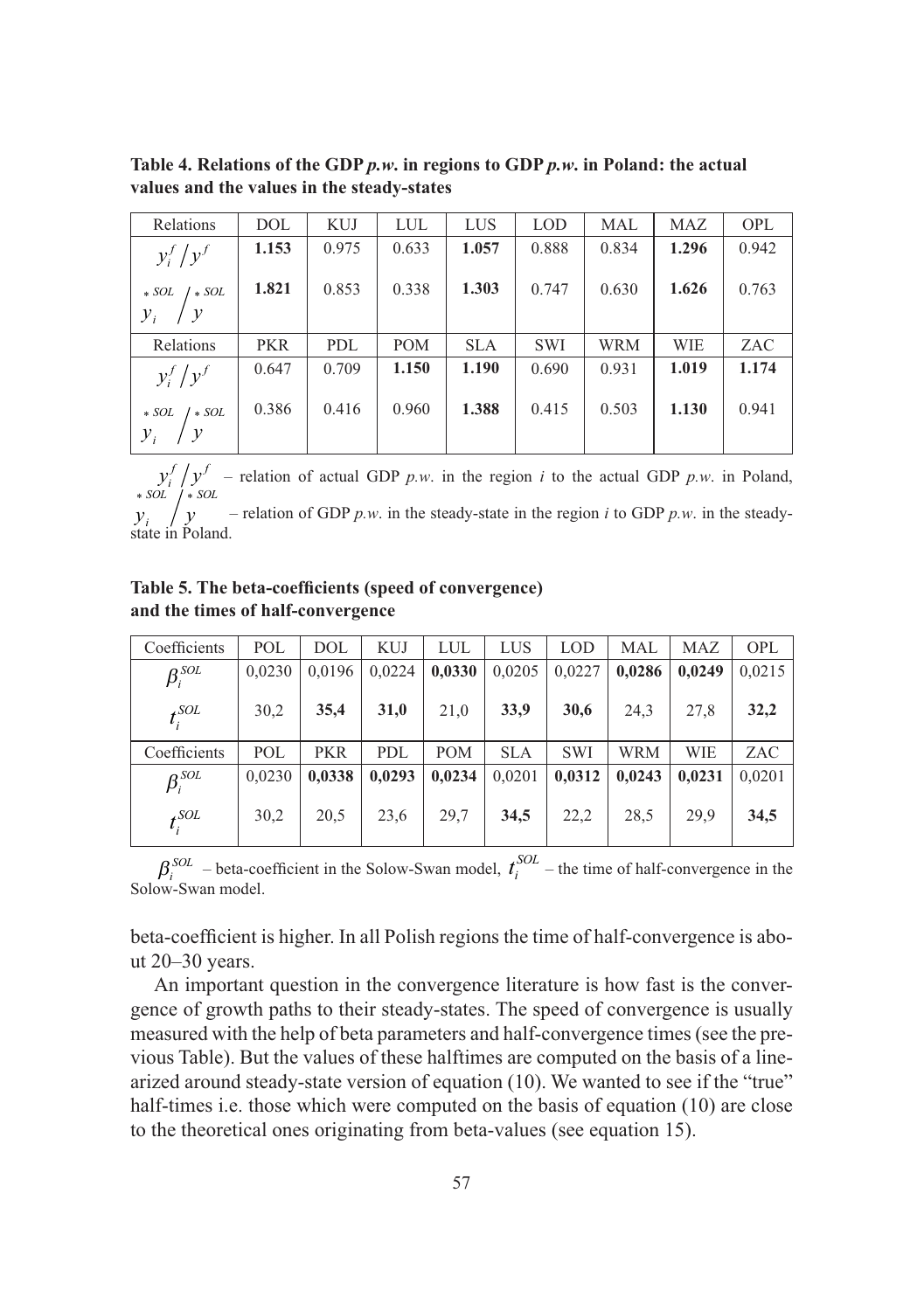| Number of years      | POL | DOL        | <b>KUJ</b> | LUL | LUS        | <b>LOD</b> | MAL        | MAZ | OPL |
|----------------------|-----|------------|------------|-----|------------|------------|------------|-----|-----|
| $T(0) - T(d/2)$      | 32  | 41         | 33         | 21  | 38         | 31         | 24         | 29  | 34  |
| $T(d/2) - T(d/4)$    | 30  | 37         | 31         | 20  | 35         | 31         | 24         | 27  | 32  |
| $T(d/4) - T(d/8)$    | 31  | 36         | 32         | 21  | 35         | 30         | 24         | 28  | 33  |
| $T(d/8) - T(d/16)$   | 30  | 36         | 31         | 21  | 34         | 31         | 24         | 28  | 32  |
| $T(d/16) - T(d/32)$  | 30  | 35         | 31         | 21  | 34         | 30         | 25         | 28  | 32  |
| $T(d/32) - T(d/64)$  | 31  | 36         | 31         | 21  | 34         | 31         | 24         | 28  | 33  |
| $T(d/64) - T(d/128)$ | 30  | 35         | 31         | 21  | 34         | 30         | 24         | 28  | 32  |
| $t_i^{\text{SOL}}$   | 30  | 35         | 31         | 21  | 34         | 31         | 24         | 28  | 32  |
| Number of years      | POL | <b>PKR</b> | PDL        | POM | <b>SLA</b> | <b>SWI</b> | <b>WRM</b> | WIE | ZAC |
| $T(0) - T(d/2)$      | 32  | 20         | 23         | 32  | 37         | 21         | 29         | 32  | 37  |
| $T(d/2) - T(d/4)$    | 30  | 20         | 24         | 30  | 36         | 22         | 29         | 31  | 36  |
| $T(d/4) - T(d/8)$    | 31  | 20         | 23         | 30  | 35         | 22         | 28         | 30  | 35  |
| $T(d/8) - T(d/16)$   | 30  | 20         | 24         | 30  | 34         | 22         | 29         | 30  | 34  |
| $T(d/16) - T(d/32)$  | 30  | 21         | 23         | 29  | 35         | 22         | 29         | 30  | 35  |
| $T(d/32) - T(d/64)$  | 31  | 20         | 24         | 30  | 34         | 22         | 28         | 30  | 34  |
| $T(d/64) - T(d/128)$ | 30  | 21         | 23         | 30  | 35         | 22         | 29         | 30  | 35  |
| $t_i^{\text{SOL}}$   | 30  | 21         | 24         | 30  | 34         | 22         | 29         | 30  | 34  |

**Table 6. Number of years needed to decrease the distance of GDP p.w. from steadystate level by half in the Solow-Swan model**

T(d/x) denotes the number of years (periods) needed to reduce the distance of current GDP *p.w*. to its steady state not greater than  $d/x$ , where d is the distance at  $t = 0$  and  $x = 2,4,...$ 

It can be seen that the halftime values for the Solow-Swan model are not significantly different from their estimations based on the linearized model. One does not make a serious abuse while using beta based halftimes to estimate the speed of convergence of economies towards their steady state.

#### *4.2. Parameters and results for the Mankiw-Romer-Weil model*

Table 7 contains the values of parameters for the model with human capital. The parameters  $\alpha_i$ ,  $\eta_i + \rho$ , and  $s_{K_i}$  have the same values as in the model without human capital. The values of total productivity factor  $A_i$  are now different. In the model with human capital the values of this parameter are higher than in the model without human capital. For example, while in the Solow-Swan model the total productivity factor for the whole of Poland was 90.5, now it is 132. The reason for this difference lies in the way in which the parameters were calibrated.

While the values of total productivity factor change, the relations between the regions remain the same. As in the Solow-Swan model the highest values of this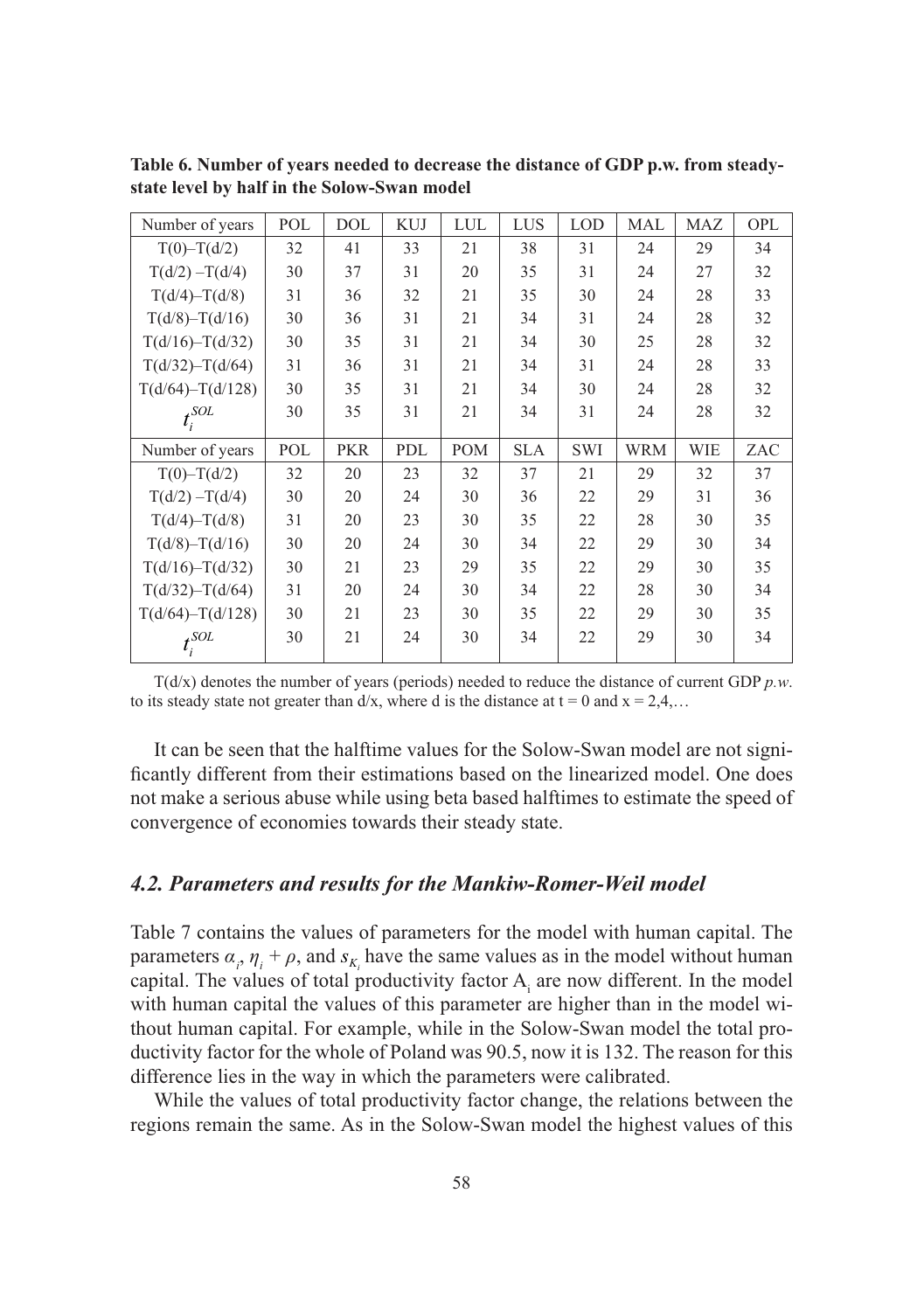| Parameters      | POL    | <b>DOL</b> | <b>KUJ</b> | LUL        | LUS        | <b>LOD</b> | <b>MAL</b> | MAZ    | <b>OPL</b> |
|-----------------|--------|------------|------------|------------|------------|------------|------------|--------|------------|
| $A_i$           | 132.0  | 74.8       | 119.8      | 1421.8     | 72.2       | 181.7      | 337.3      | 217.7  | 141.5      |
| $\alpha_{i}$    | 0.5132 | 0.5684     | 0.5250     | 0.2773     | 0.5683     | 0.4836     | 0.4267     | 0.4800 | 0.4960     |
| $\beta_i$       | 0.2434 | 0.2158     | 0.2375     | 0.3613     | 0.2158     | 0.2582     | 0.2866     | 0.2600 | 0.2520     |
| $\eta_i + \rho$ | 0.0498 | 0.0484     | 0.0502     | 0.0483     | 0.0507     | 0.0453     | 0.0535     | 0.0507 | 0.0473     |
| $S_{K_i}$       | 0.2048 | 0.2215     | 0.1586     | 0.1602     | 0.2016     | 0.1731     | 0.1859     | 0.2874 | 0.1985     |
| $S_{H_i}$       | 0.3956 | 0.3618     | 0.4399     | 0.4816     | 0.3833     | 0.4145     | 0.4519     | 0.2965 | 0.4230     |
| Parameters      | POL    | <b>PKR</b> | PDL        | <b>POM</b> | <b>SLA</b> | <b>SWI</b> | <b>WRM</b> | WIE    | ZAC        |
| $A_i$           | 132.0  | 1065.7     | 631.3      | 70.8       | 108.3      | 901.5      | 117.3      | 122.4  | 58.2       |
| $\alpha_{i}$    | 0.5132 | 0.3104     | 0.3550     | 0.5730     | 0.5372     | 0.3278     | 0.5151     | 0.5249 | 0.5874     |
| $\beta_i$       | 0.2434 | 0.3448     | 0.3225     | 0.2135     | 0.2314     | 0.3361     | 0.2424     | 0.2375 | 0.2063     |
| $\eta_i + \rho$ | 0.0498 | 0.0520     | 0.0489     | 0.0537     | 0.0457     | 0.0484     | 0.0521     | 0.0519 | 0.0508     |
| $S_{K_i}$       | 0.2048 | 0.1710     | 0.1645     | 0.1959     | 0.1892     | 0.1773     | 0.1413     | 0.2002 | 0.1629     |
| $S_{H_i}$       | 0.3956 | 0.4638     | 0.4530     | 0.4260     | 0.4132     | 0.4393     | 0.4366     | 0.4362 | 0.3768     |

**Table 7. The values of parameters in the Mankiw-Romer-Weil model**

 $A_i$  – total productivity factor,  $\alpha_i$  – elasticity of production with respect to physical capital,  $\beta_i$  – elasticity of production with respect to human capital,  $\eta_i + \rho$  – real depreciation rate,  $S_{K_i}$  – investment in physical capital rate,  $s_{H_i}$  – investment in human capital rate (in the region i or in Poland).

parameter are in LUL (1421.8), PKR (1065.7) and SWI (910.5). The lowest values are in ZAC (58.2), LUS (72.2) and DOL (74.8).

The parameter  $\beta$  describes the elasticity of production with respect to human capital. Its value has a very great influence on the value in the steady-state. The greater  $\beta$ , the higher is the value GDP  $p.w.$  in the steady-state. Because of the calibration method the parameter  $\beta$ <sub>i</sub> has higher values in the regions where the parameter *α*<sub>i</sub> has lower values. As one can see, the highest values of  $β$  are in LUL (0.3613), PKR (0.3448), PDL (0.3225) and SWI (0.3361), while the lowest values are in ZAC (0.2063), POM (0.2135), DOL (0.2158) and LUS (0.2158).

The rate of investment in human capital  $s_{H_i}$  was estimated as a relation of the local government spending on education to the total value of local government spendings. As one can see in many regions the values of this parameter were higher than the average for Poland. These regions are marked out in the Table 7. The highest values of  $s_{H_i}$  are in LUL (0.481) and PKR (0.4638), while the lowest value is in MAZ (0.2965).

Table 8 contains the values of the GDP  $p.w.$  in the steady-states  $\dot{y}^{MRW}$ . For comparison we also put there the actual values of these variables  $y_i^f$ . What makes the greatest impression in this Table is the level of variables in the steady-states. They are a million times greater than the actual values. It seems, at the first sight, that this result does not make sense. We will try to argue here that the results make sense, but that the things that really matter are the relations between values in the steady-states in different regions, not their actual values.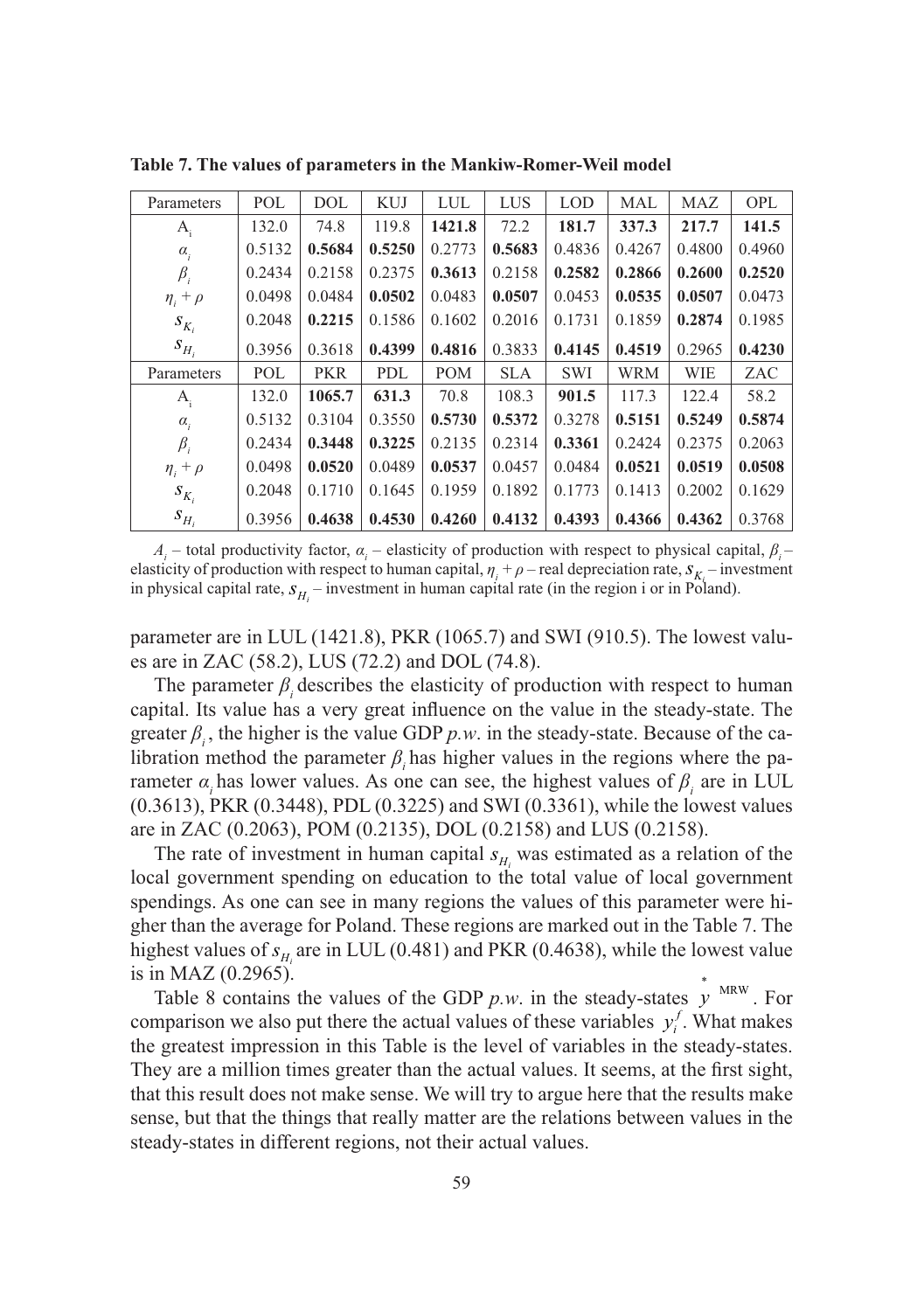| 1                    |         |
|----------------------|---------|
| ì                    |         |
|                      |         |
|                      |         |
|                      |         |
|                      |         |
|                      |         |
|                      |         |
|                      |         |
|                      |         |
|                      |         |
|                      |         |
|                      |         |
|                      |         |
|                      |         |
|                      |         |
|                      |         |
|                      |         |
|                      |         |
| i<br>Fr              |         |
|                      |         |
|                      |         |
|                      |         |
|                      |         |
|                      |         |
|                      |         |
|                      |         |
|                      |         |
|                      |         |
| $\ddot{\phantom{a}}$ |         |
| Table 8. The actua.  |         |
|                      |         |
|                      |         |
|                      | (1999)  |
|                      | N<br>Ia |
|                      |         |

| <b>SUT</b> | 37624 | 116 664 195 297 | OPL        | 33531 | 51781780599                      | <b>SLA</b> | 42382  | 152 275 196 068  | ZAC        | 41808  | 74 116 605 551  |            |
|------------|-------|-----------------|------------|-------|----------------------------------|------------|--------|------------------|------------|--------|-----------------|------------|
| <b>TUL</b> | 22542 | 13 278 276 642  | MAZ        | 46146 | 141 187 187 658                  | <b>NON</b> | 40949  | 118 099 951 129  | WIE        | 36276  | 102 085 188 352 |            |
| KUJ        | 34717 | 62 972 093 644  | <b>MAL</b> | 29685 | 35 676 657 826                   | PDL        | 25 248 | 16975693740      | WRM        | 33 147 | 23 878 466 404  |            |
| DOL        | 41059 | 197 217 897 247 | LOD        | 31628 | 63 639 859 303                   | PKR        | 23023  | 15 742 845 609   | <b>IMS</b> | 24551  | 19 966 546 988  |            |
| POL        | 35604 | 80 904 117 434  | POL        | 35604 | 80 904 117 434                   | POL        | 35604  | 80 904 117 434   | POL        | 35604  | 80 904 117 434  | <b>MDW</b> |
| Variables  |       | $v$ MRW         | Variables  |       | $_{\rm \nu}$<br>$_{\rm \rm MRW}$ | Variables  |        | $\mathbf{v}$ MRW | Variables  |        | $M\nu$          |            |

 $y_i^f$  – actual GDP  $p.w.,$  $y_i^f$  – actual GDP  $p, w, y$  MRW – GDP  $p, w$ . in steady-state in Mankiw-Romer-Weil. *y* MRW – GDP *p.w*. in steady-state in Mankiw-Romer-Weil.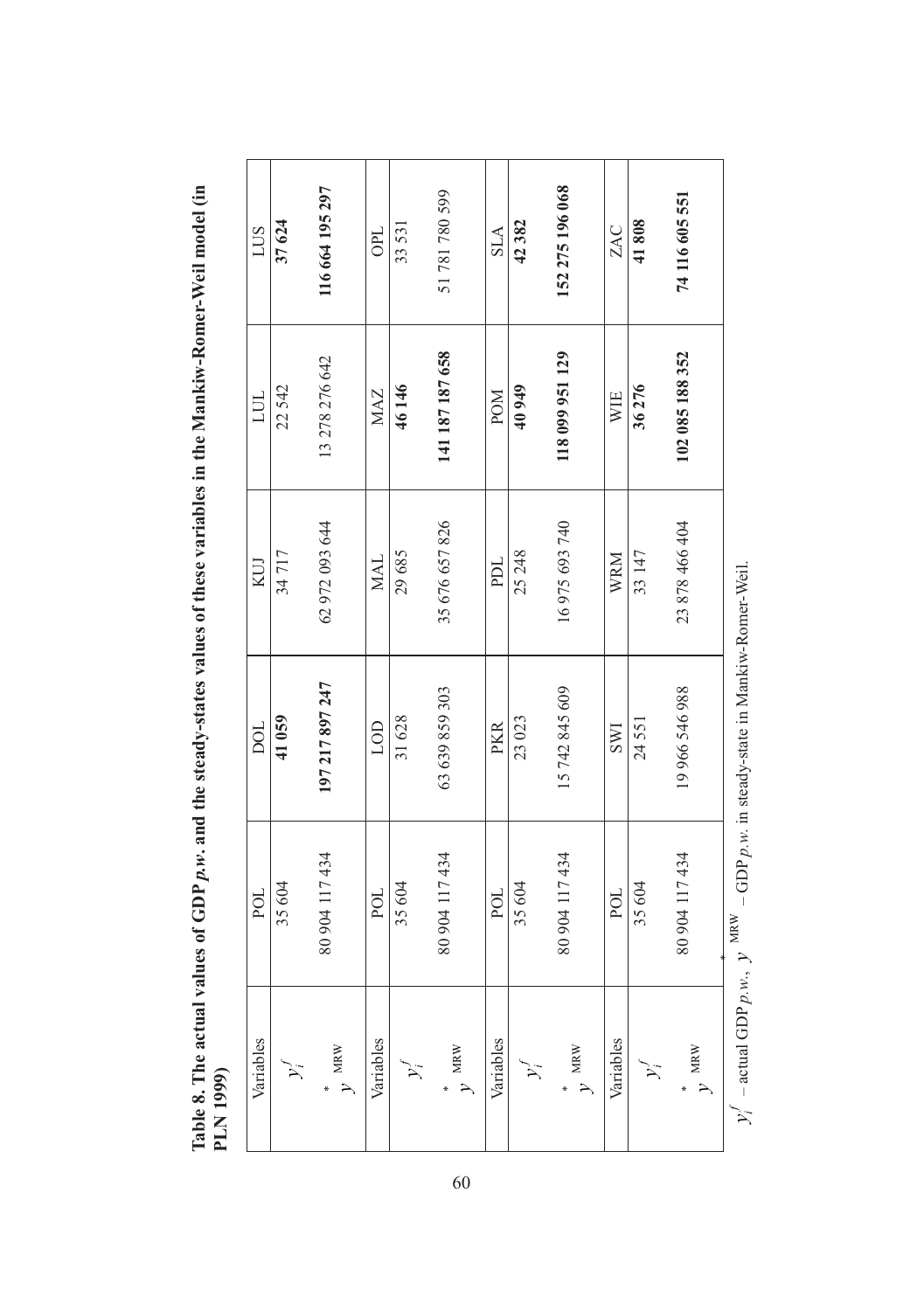In the computation we have taken as the human capital the number of workers who graduated from secondary school. The reason was that to calibrate the model, we have to find an empirical equivalent of the human capital. It seems that the number of educated workers fits here the best. But in fact we should rather assume that the ,,real'' human capital is proportional to the number of educated workers. That is, every educated worker has some amount C of human capital. The ,,real'' human capital is thus

$$
\tilde{H} = CH, \tag{32}
$$

where *H* is the number of workers who graduated from secondary school. If we express it in per worker terms, we can see that the ,,real'' human capital p.w. is proportional to *h*:

$$
\tilde{h} = Ch. \tag{33}
$$

The values of variables in the steady-states change according to the following formula:

$$
\frac{\stackrel{*}{\tilde{k}}_{i} \text{ MRW}}{C^{\frac{1}{1-\alpha-\beta}}}, \frac{\stackrel{*}{\tilde{h}}_{i} \text{ MRW}}{C^{\frac{1}{1-\alpha-\beta}}}, \frac{\stackrel{*}{\tilde{h}}_{i} \text{ MRW}}{C^{\frac{1}{1-\alpha-\beta}}}, \frac{\stackrel{*}{\tilde{v}}_{i} \text{ MRW}}{C^{\frac{1}{1-\alpha-\beta}}} \cdot \frac{\stackrel{*}{\tilde{h}} \text{ MRW}}{C^{\frac{1}{1-\alpha-\beta}}} \cdot (34)
$$

That is, the "real" steady-state values are proportional to the ones given in Table 8. If we knew the value of *C*, we could easily compute the "real" steady-states in

**Table 9. Relations of the GDP** *p.w.* **in regions to GDP** *p.w***. in Poland: the actual values and the values in the steady-states**

| Relations                                    | DOL        | KUJ        | LUL        | LUS        | <b>LOD</b> | MAL        | <b>MAZ</b> | <b>OPL</b> |
|----------------------------------------------|------------|------------|------------|------------|------------|------------|------------|------------|
| $y_i^f/y^f$                                  | 1.153      | 0.975      | 0.633      | 1.057      | 0.888      | 0.834      | 1.296      | 0.942      |
| $/* MRW$<br>$*$ MRW<br>$\mathcal{Y}_i$<br>/y | 2.438      | 0.778      | 0.164      | 1.442      | 0.787      | 0.441      | 1.745      | 0.640      |
| Relations                                    | <b>PKR</b> | <b>PDL</b> | <b>POM</b> | <b>SLA</b> | <b>SWI</b> | <b>WRM</b> | <b>WIE</b> | ZAC        |
| $y_i^f/y^f$                                  | 0.647      | 0.709      | 1.150      | 1.190      | 0.690      | 0.931      | 1.019      | 1.174      |
| $\frac{1}{k}$ MRW<br>$*$ MRW<br>$y_i$        | 0.195      | 0.210      | 1.460      | 1.882      | 0.247      | 0.295      | 1.262      | 0.916      |

 $y_i^f / y^f$  – relation of actual GDP *p.w.* in the region i to the actual GDP *p.w.* in Poland,  $* MRW$  /  $* MRW$ 

 $y_i$  /  $y$  – relation of GDP *p.w.* in the steady-state in the region *i* to GDP *p.w.* in the steadystate in Poland.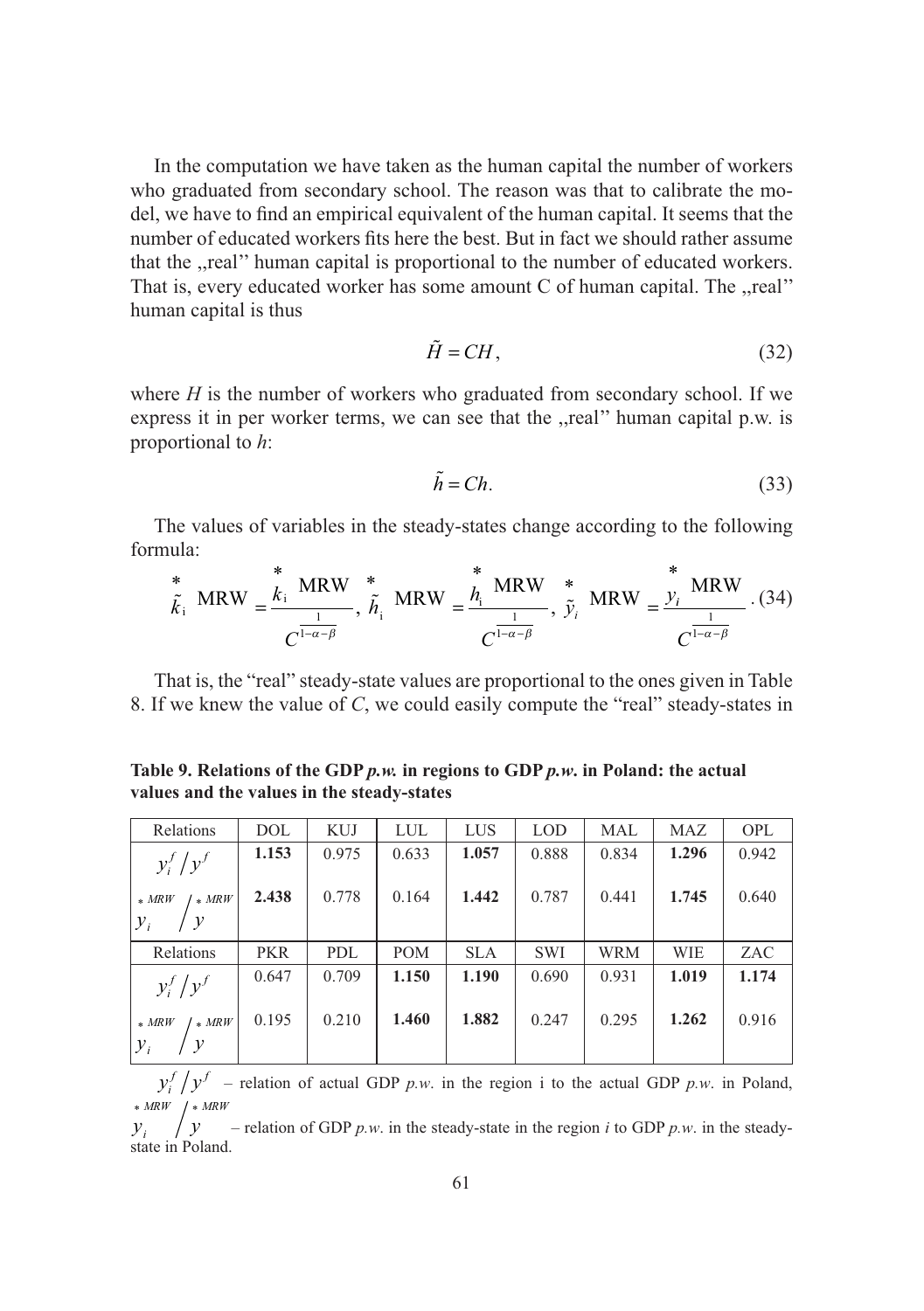| Elasticities                                          | POL      | $\rm DOL$  | KUJ      | ${\rm LUL}$ | LUS        | $\mathop{\rm LOD}\nolimits$ | MAL        | MAZ      | OPL      |
|-------------------------------------------------------|----------|------------|----------|-------------|------------|-----------------------------|------------|----------|----------|
| $e_{A_i}^{y_i}$                                       | 4,109    | 4,634      | 4,211    | 2,767       | 4,633      | 3,873                       | 3,489      | 3,846    | 3,969    |
| $e_{\alpha_i}^{y_i}$                                  | 55,943   | 72,502     | 57,519   | 18,809      | 70,726     | 49,113                      | 38,031     | 50,594   | 51,390   |
| $e_{\beta_i}^{y_i}$                                   | 27,710   | 28,019     | 27,037   | 25,608      | 27,505     | 27,090                      | 26,432     | 27,440   | 26,861   |
| $e_{\eta_i+\rho}^{y_i}$                               | $-3,109$ | $-3,634$   | $-3,211$ | $-1,767$    | $-3,633$   | $-2,873$                    | $-2,489$   | $-2,846$ | $-2,969$ |
| $e_{s_{K_i}}^{y_i}$                                   | 2,109    | 2,634      | 2,211    | 0,767       | 2,633      | 1,873                       | 1,489      | 1,846    | 1,969    |
| $e_{s_H}^{y_i}$                                       | 1,000    | 1,000      | 1,000    | 1,000       | 1,000      | 1,000                       | 1,000      | 1,000    | 1,000    |
| Elasticities                                          | POL      | <b>PKR</b> | PDL      | POM         | <b>SLA</b> | SWI                         | <b>WRM</b> | WIE      | ZAC      |
| $e_{\scriptscriptstyle A_i}^{\scriptscriptstyle y_i}$ | 4,109    | 2,900      | 3,101    | 4,684       | 4,322      | 2,975                       | 4,125      | 4,210    | 4,848    |
| $e_{\alpha_i}^{y_i}$                                  | 55,943   | 22,211     | 27,266   | 71,888      | 63,083     | 24,400                      | 52,888     | 58,997   | 74,594   |
| $e_{\beta_i}^{y_i}$                                   | 27,710   | 25,668     | 25,781   | 27,566      | 27,952     | 25,923                      | 26,022     | 27,478   | 27,034   |
| $e_{\eta_i+\rho}^{y_i}$                               | $-3,109$ | $-1,900$   | $-2,101$ | $-3,684$    | $-3,322$   | $-1,975$                    | $-3,125$   | $-3,210$ | $-3,848$ |
| $\mathcal{C}_{s_{K_i}}^{y_i}$                         | 2,109    | 0,900      | 1,101    | 2,684       | 2,322      | 0,975                       | 2,125      | 2,210    | 2,848    |
| $\mathcal{C}_{s_{H_i}}^{y_i}$                         | 1,000    | 1,000      | 1,000    | 1,000       | 1,000      | 1,000                       | 1,000      | 1,000    | 1,000    |

**Table 10. Parameters of elasticities of GDP** *p.w.* **in steady-state in the Mankiw-Romer-Weil model**

 $e_A^y$  $a_{i}$ <sup>*i*</sup></sup> – elasticity of GDP *p.w.* in the steady-state with respect to parameter A<sub>i</sub> (total productivity factor),  $e_{\alpha_i}^{y_i}$ <sup>\*<sub>i</sub></sup> –elsaticity of GDP *p.w.* in the steady-state with respect to parameter  $\beta$ <sub>i</sub> (elasticity of production with respect to physical capital),  $e_{\beta}^{y_i}$  $\sum_{i=1}^{n_i}$  – elsaticity of GDP *p.w.* in the steady-state with respect to parameter  $\eta_i + \rho$  (elasticity of production with respect to human capital),  $e_{\eta_i + \rho}^{y_i}$  $v_i$ <sub> $v_{i+o}$ </sub> – elasticity of GDP *p.w.* in the steady-state with respect to parameter (real depreciation rate),  $e_{s_{K}}^{y_i}$  – elasticity of GDP *p.w.* in the steady-state with respect to parameter  $s_{K_i}$  (investment in physical capital rate), \*  $e_{s}^y$  $\frac{h_{\mu}^{i}}{H_{H_{i}}}$  – elasticity of GDP *p.w.* in the steady-state with respect to parameter  $s_{H_{i}}$  (investment in human capital rate).

the model. However we do not know this value. We can only compute the relations between variables in the steady-states because these relations do not change.

Table 9 contains the relations of GDP *p.w*. in regions to the GDP *p.w*. in Poland. There are actual relations and relations in the steady-states. As in the model without human capital a great winner is region DOL. Now the relation of GDP *p.w.*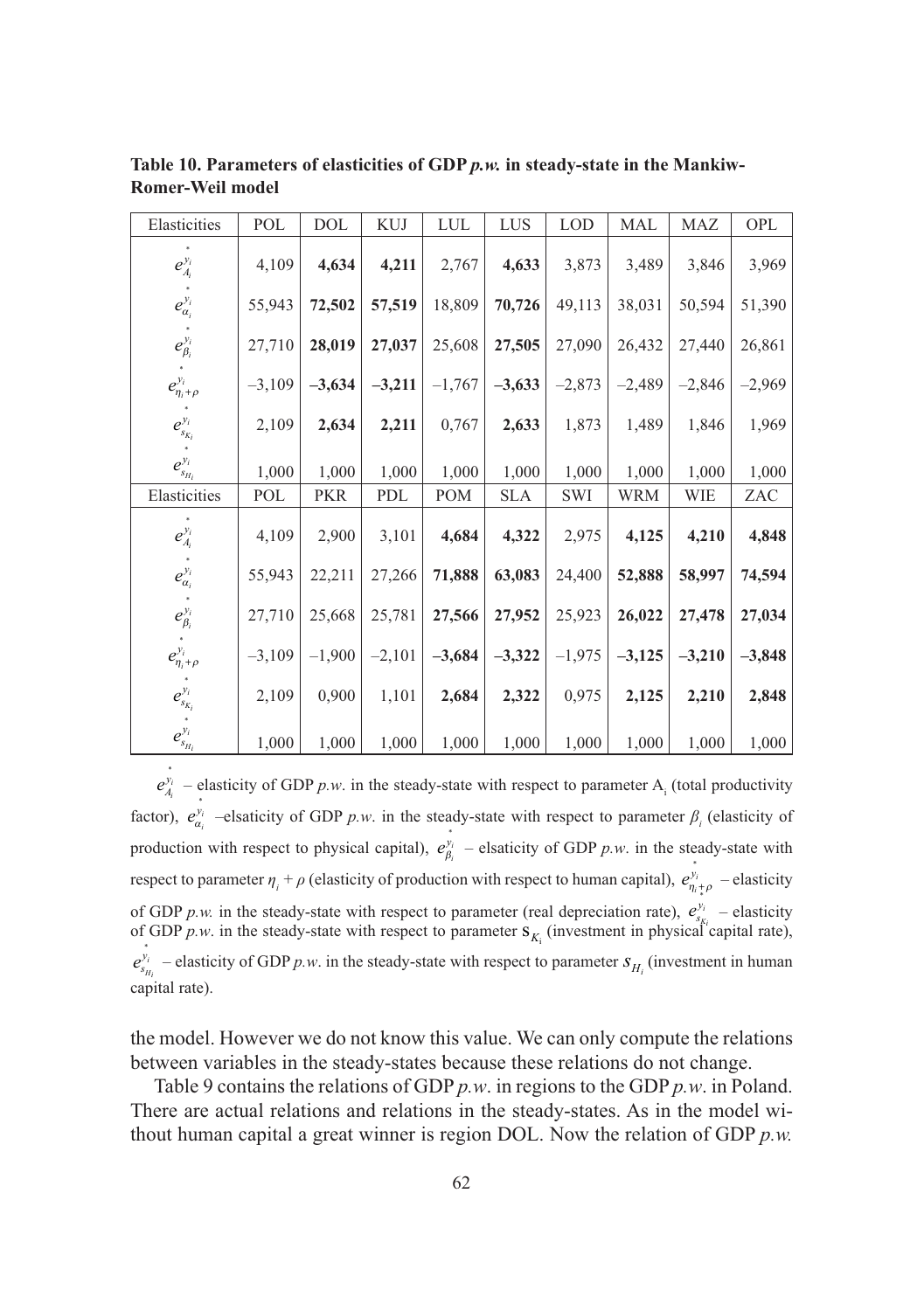in this region to the GDP *p.w*. in Poland is 1.153, while in the steady-state this relation will be almost 2.5.

To see how much different parameters influence the values of capital and GDP *p.w*. in the steady-states, we have computed the parameters elasticities of GDP *p.w*. in the steady-states. The results are given in Table 10. As we can see, the greatest influence on GDP *p.w.* in the steady-states have the parameters  $\alpha_i$  and  $\beta_i$  – the elasticities of production with respect to physical and human capital. The elasticities of these parameters are several times greater than the elasticities of the other parameters. One can also notice that the elasticities of  $\alpha$ <sub>i</sub> are much higher than in the Solow-Swan model. The elasticities of  $\alpha$ <sub>i</sub> are usually higher than the elasticities  $\beta$ <sub>i</sub> of with the exception for LUL, PKR and SWI. The elasticities of investment in

human capital rate  $e_{s}^y$  $\int_{H_{i_4}}^{\phi_i}$  are always equal to 1.

Table 11 contains the beta-coefficients and the times of half-convergence. The speed of convergence in the model with human capital is lower than in the model without it – the beta-coefficients are now lower and the periods of half-convergence are longer. It turns out that it takes from about 40 years (LUL) to over 66 years (ZAC) to reduce the gap to the steady-states by half.

| Coefficients                                            | POL    | DOL        | <b>KUJ</b> | LUL        | LUS        | <b>LOD</b> | MAL        | MAZ    | <b>OPL</b> |
|---------------------------------------------------------|--------|------------|------------|------------|------------|------------|------------|--------|------------|
| $t_i^{MRW}$                                             | 0.0121 | 0.0104     | 0,0119     | 0,0175     | 0,0110     | 0.0117     | 0,0153     | 0.0132 | 0.0119     |
| $\beta_{i}^{MRW}$                                       | 57,2   | 66,3       | 58,2       | 39,7       | 63,3       | 59.3       | 45,2       | 52,6   | 58,2       |
| Coefficients                                            | POL    | <b>PKR</b> | PDL        | <b>POM</b> | <b>SLA</b> | <b>SWI</b> | <b>WRM</b> | WIE    | ZAC        |
| $*^{MRW}$                                               | 0.0121 | 0.0179     | 0,0158     | 0,0115     | 0.0106     | 0.0163     | 0.0126     | 0.0123 | 0.0105     |
| $\beta_{\scriptscriptstyle i}^{\scriptscriptstyle MRW}$ | 57,2   | 38,7       | 44.0       | 60,4       | 65,6       | 42.6       | 54,9       | 56,2   | 66,2       |

**Table 11. The beta-coefficients (speed of convergence) and the times of halfconvergence**

 $\beta_i^{MRW}$  – beta-coefficient in the Mankiw-Romer-Weil model,  $t_i^{MRW}$  – the time of half-convergence in the Mankiw-Romer-Weil model.

Table 12 lets us compare the "true" speed of convergence with its estimate contained in Table 11.

 $T(d/x)$  denotes the number of years (periods) needed to reduce the distance of current GDP  $p.w.$  to its steady-state not greater than  $d/x$ , where d is distance at  $t = 0$  and  $x = 2, 4, ...$ 

It follows that the "true" values of half-periods are around twice as the theoretical ones at the beginning. When one takes into account that the theoretical half- -periods are rather long (from 39 to 66 years) it seems that the difference is signifi-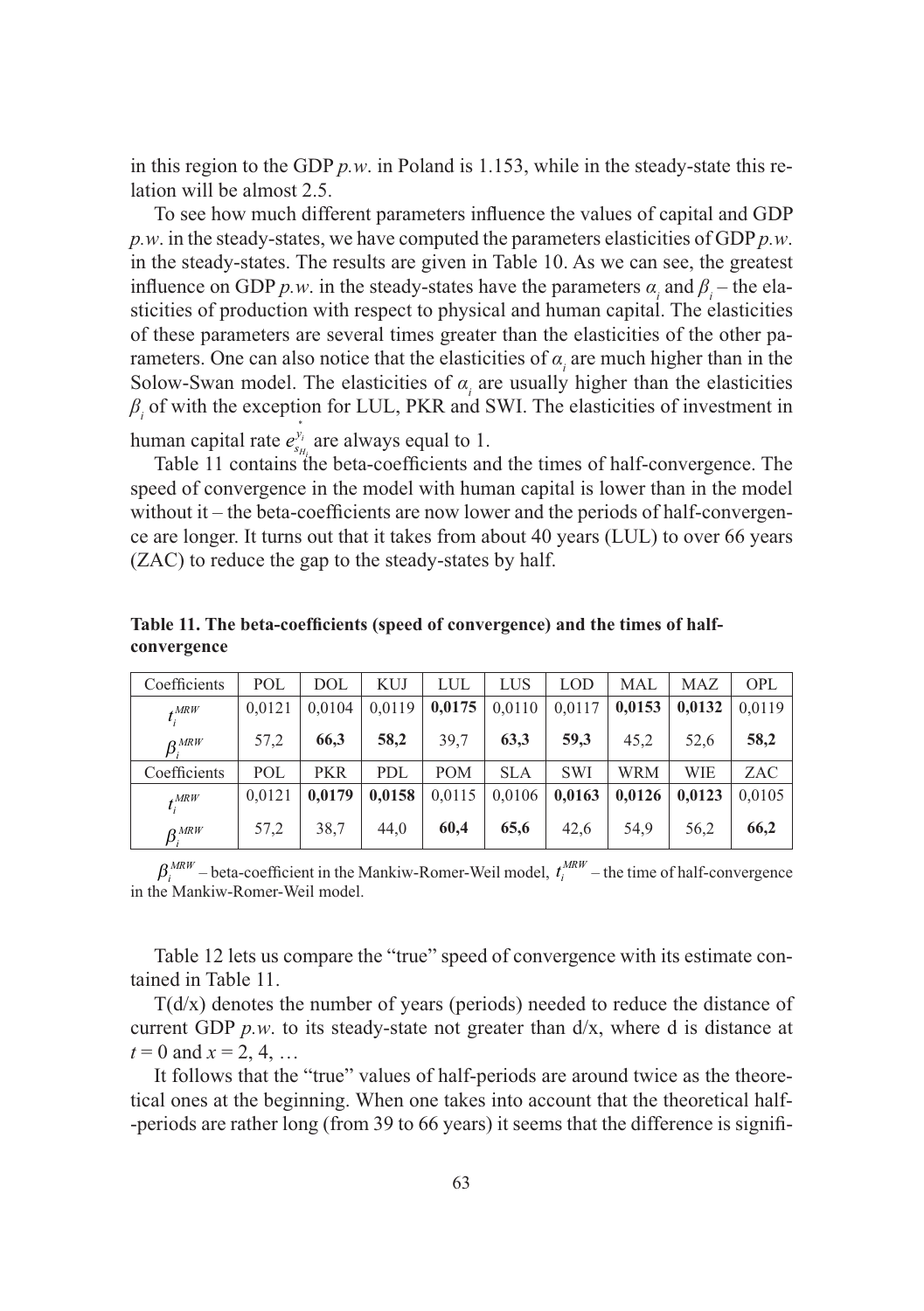| Distances            | POL | <b>DOL</b> | <b>KUJ</b> | <b>LUL</b> | LUS                      | <b>LOD</b> | MAL        | <b>MAZ</b> | <b>OPL</b> |
|----------------------|-----|------------|------------|------------|--------------------------|------------|------------|------------|------------|
| T(d/2)               | 132 | 165        | 136        | 65         | 157                      | 131        | 92         | 116        | 130        |
| $T(d/2) - T(d/4)$    | 67  | 79         | 68         | 44         | 76                       | 69         | 52         | 61         | 69         |
| $T(d/4) - T(d/8)$    | 61  | 72         | 63         | 41         | 68                       | 63         | 48         | 56         | 62         |
| $T(d/8) - T(d/16)$   | 60  | 68         | 60         | 41         | 65                       | 62         | 47         | 55         | 60         |
| $T(d/16) - T(d/32)$  | 58  | 68         | 59         | 40         | 65                       | 60         | 46         | 53         | 59         |
| $T(d/32) - T(d/64)$  | 57  |            | 59         | 40         | 64                       | 60         | 45         | 53         | 59         |
| $T(d/64) - T(d/128)$ | 58  |            |            | 39         |                          |            | 46         | 53         | 58         |
| $t_i^{MRW}$          | 57  | 66         | 58         | 40         | 63                       | 59         | 45         | 53         | 58         |
| Distances            | POL | <b>PKR</b> | PDL        | <b>POM</b> | <b>SLA</b>               | <b>SWI</b> | <b>WRM</b> | WIE        | ZAC        |
| T(d/2)               | 132 | 66         | 80         | 151        | 156                      | 75         | 126        | 132        | 168        |
| $T(d/2) - T(d/4)$    | 67  | 44         | 50         | 72         | 78                       | 48         | 64         | 66         | 80         |
| $T(d/4) - T(d/8)$    | 61  | 40         | 47         | 65         | 70                       | 45         | 59         | 60         | 71         |
| $T(d/8) - T(d/16)$   | 60  | 40         | 45         | 63         | 68                       | 44         | 57         | 58         | 69         |
| $T(d/16) - T(d/32)$  | 58  | 39         | 44         | 61         | 67                       | 43         | 56         | 57         | 67         |
| $T(d/32) - T(d/64)$  | 57  | 39         | 44         | 61         | $\overline{\phantom{0}}$ | 43         | 55         | 57         |            |
| $T(d/64) - T(d/128)$ | 58  | 39         | 45         |            |                          | 42         | 55         | 57         |            |
| $t^{MRW}_i$          | 57  | 39         | 44         | 60         | 66                       | 43         | 55         | 56         | 66         |

**Table 12. Number of years needed to decrease the distance of GDP** *p.w***. from steadystate level by half in the Mankiw-Romer-Weil model**

cant. Thus one should be cautious when transposing some results from a linearized version of the Mankiw-Romer-Weil model into the initial one in the MRW model, which is opposite to the situation in the Solow-Swan model.

# **5. Conclusion**

Figure 1 contains the final results of the performed experiment. It presents distribution of GDP *p.w*. in the Polish regions – the actual one and in the steady-states.

Taking into consideration all simplifications in the assumptions of the models and in the computation procedure, we can conclude that the long-run distributions of GDP *p.w.*, obtained on the basis of Solow-Swan and Mankiw-Romer-Weil models, show significant inequalities between the regions.

The richest regions in 1999 like DOL, MAZ, SLA will improve their positions, while the poorest regions like LUL, PDK, SWI will lose their positions as compared to the average level in Poland. There is also a group of regions with the wealth close to the Polish average, like WIE, LUS, POM. These regions will slightly improve their position but in the long run they will still be close to the Polish average.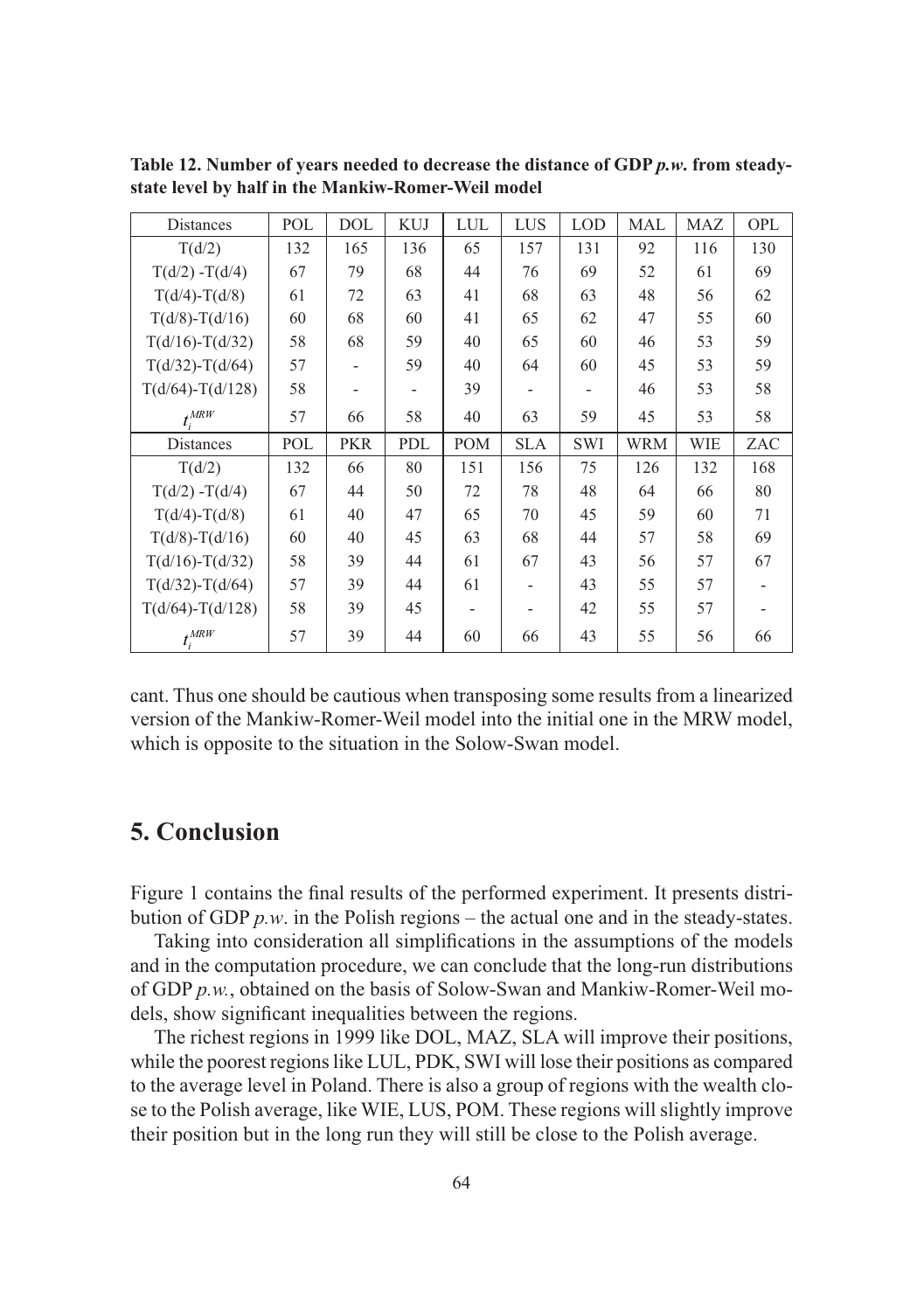

**Figure 1. Relations of the GDP** *p.w***. in regions to GDP** *p.w.* **in Poland: the real values and the values in the steady-states**

This tendency is more visible in the results obtained from the Mankiw-Romer-Weil model than from the Solow-Swan model.

The application of the neoclassical growth models of Solow-Swan and Mankiw-Romer-Weil in the analysis of regional inequalities in Poland is a starting point for the discussion on the usefulness of the neoclassical growth models in the research into long-term inequalities in a chosen country.

The gist of the undertaken experiment was an analysis of hypothetic GDP *p.w*. paths that stem from the values of calibrated parameters and the comparison of GDP *p.w.* in the steady -states among the Polish regions in 1999. Simplicity of the applied models, method of parameters calibration and the convergence speed towards the steady-states measure broaden our understanding of the real and hypothetical regional inequalities in Poland.

The main conclusion is that inequalities will grow – the "rich" regions will become richer and the "poor" ones, relative position will worsen – even though their absolute wealth level will not change essentially. In the central and east part of